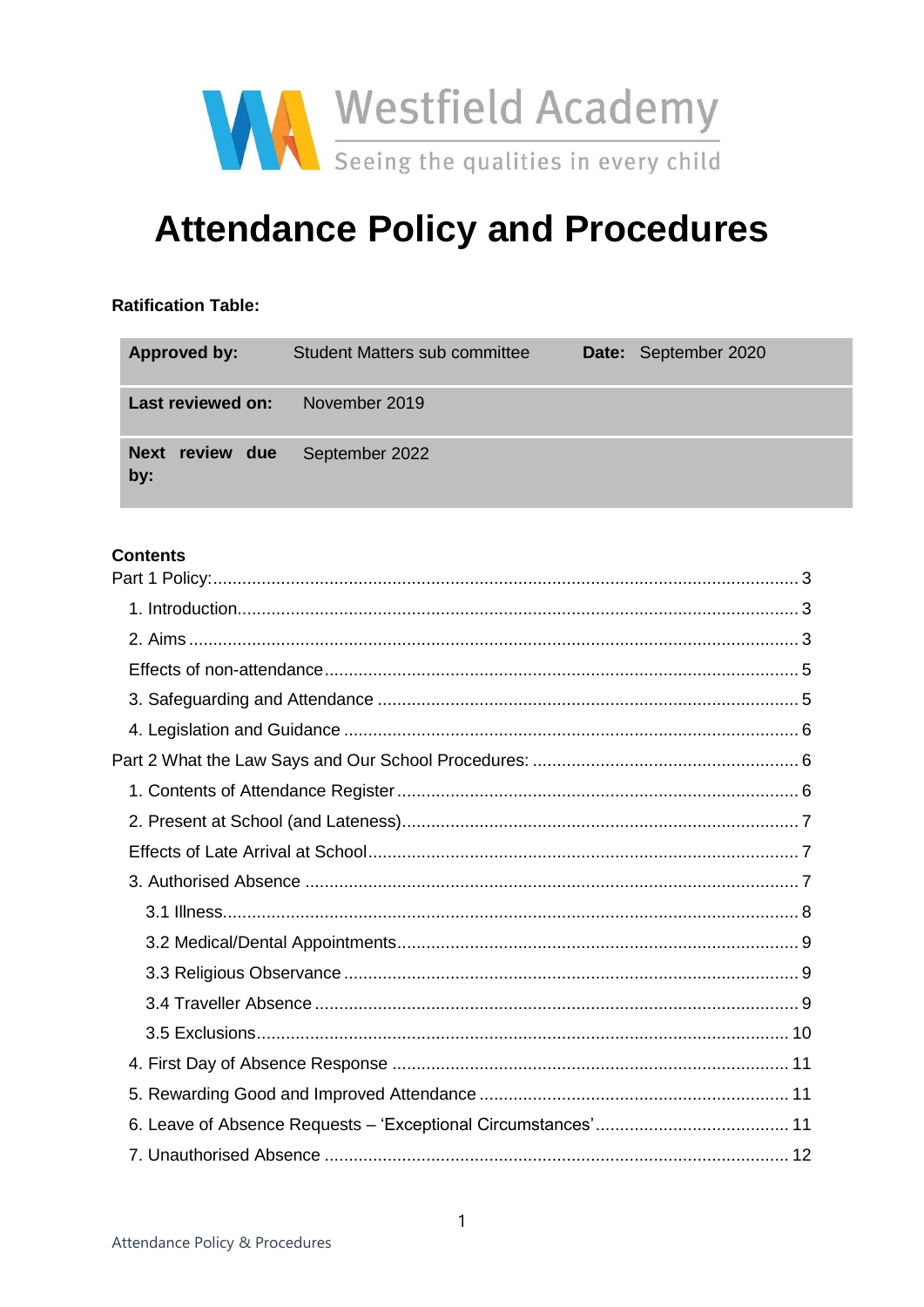| 9. Unable to attend due to exceptional circumstances (as set out in the law and DfE |  |
|-------------------------------------------------------------------------------------|--|
| 10. Support for Poor School Attendance (other than unauthorised term time leave) 13 |  |
|                                                                                     |  |
|                                                                                     |  |
|                                                                                     |  |
|                                                                                     |  |
|                                                                                     |  |
| 16. Recording Information on Attendance and Reasons for Absence 16                  |  |
|                                                                                     |  |
|                                                                                     |  |
| Appendix 1- Department of Education Attendance codes                                |  |
| Appendix 2 - Roles and Responsibilities                                             |  |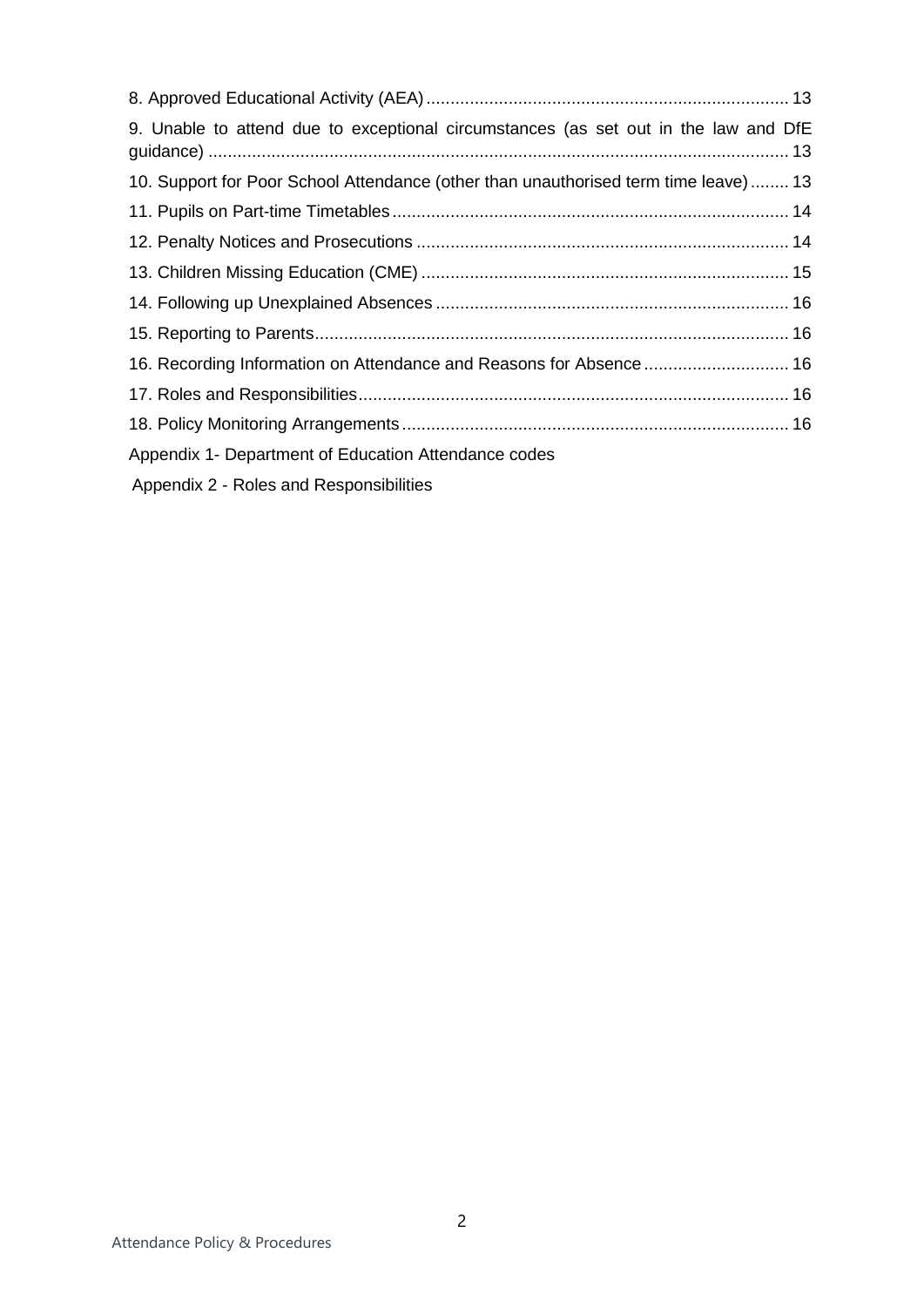## <span id="page-2-0"></span>**Part 1 Policy:**

#### <span id="page-2-1"></span>**1. Introduction**

It is the aim of Westfield Academy that pupils should enjoy learning, experience success and realise their full potential. Our Attendance Policy reflects this and recognises that regular attendance has a positive effect on the motivation and attainment of pupils.

Any absence affects the pattern of a child's schooling and regular absence may seriously affect their learning. The Department for Education (DfE) defines a pupil as a 'persistent absentee' when they miss 10% or more schooling across the school year, for whatever reason.

### <span id="page-2-2"></span>**2. Aims**

Our academy aims to meet its obligations with regard to school attendance by promoting good attendance; ensuring every pupil has access to the full-time education to which they are entitled; and acting early to address patterns of absence.

This policy sets out our Academies' position on attendance and details the procedures that all parents<sup>1</sup> must follow to report their child absent from school.

It is vital that children develop regular attendance habits at an early age. If the child is unable to attend the school for any reason, the parent should inform the school of the reason on the first day of absence. If the school is concerned about a pupil's attendance for any reason, we will contact the parent to discuss the matter, in the first instance.

We will also support parents to perform their legal duty to ensure their children of compulsory<sup>2</sup> school age attend regularly, and will promote and support punctuality in attending lessons.

We want our pupils to attend school every day, unless they are really not well enough to. We believe that children who attend school regularly are more likely to feel settled in school, maintain friendships, keep up with their learning and gain the greatest benefit from their education. We want all our pupils to enjoy school, grow up to become emotionally resilient, confident and competent adults who are able to realise their full potential. Regular attendance and punctuality is essential in the workplace and children who are used to attending school on time, and on every occasion unless they are too unwell to attend, will be better prepared for the attendance expectations in the workplace.

In April 2017 the Supreme Court clarified the definition of regular attendance to be attendance "in accordance with the rules prescribed by the school", therefore if an absence is not authorised by the school, the pupil's attendance is deemed to be irregular.

**.** 

<sup>&</sup>lt;sup>1</sup> Education law defines parents as: all natural parents, whether they are married or not; any person who has parental responsibility for a child or young person; and any person who has care of a child or young person i.e. lives with and looks after the child. In this policy the term 'parent' includes parents and carers.

<sup>&</sup>lt;sup>2</sup> A child becomes of 'compulsory school age' on the 1st January, 1st April or 1st September following their 5th birthday and ceases to be of compulsory school age on the last Friday in June of Year 11.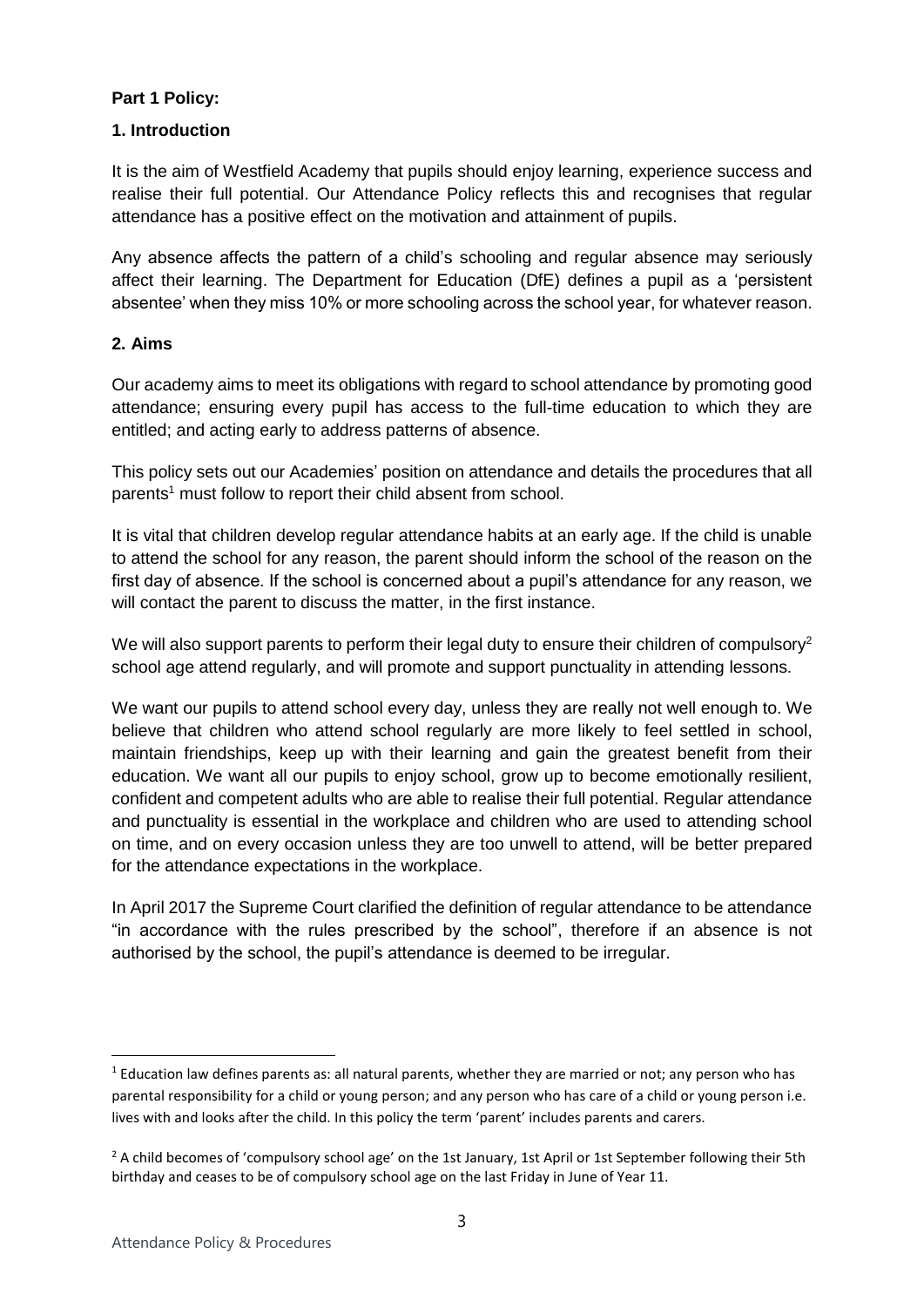We will do all we can to encourage our pupils to attend. We will also make the best provision we can for any pupil who needs additional support in school or who is prevented from attending school, due to a medical condition.

Please see DfE guidance documents ['Supporting pupils at school with medical conditions -](https://www.gov.uk/government/publications/supporting-pupils-at-school-with-medical-conditions--3) [December 2015'](https://www.gov.uk/government/publications/supporting-pupils-at-school-with-medical-conditions--3) and ['Ensuring a good education for children who cannot attend school](https://www.gov.uk/government/publications/education-for-children-with-health-needs-who-cannot-attend-school)  [because of health needs-](https://www.gov.uk/government/publications/education-for-children-with-health-needs-who-cannot-attend-school) January 2013' – or ask the school for printed copies.

We believe that one of the most important factors in promoting good attendance is the development of positive attitudes towards school. To this end, we strive to make our school a happy and rewarding experience for all children, and to foster positive and mutually respectful relationships with parents.

By promoting good attendance and punctuality we aim to:

- Make good attendance and punctuality a priority for all those involved in the school community.
- Raise our pupils' awareness of the importance of good attendance and punctuality.
- Provide support, advice and guidelines to parents, pupils and staff.
- Work in partnership with parents.
- <span id="page-3-0"></span>• Celebrate and reward good attendance and punctuality.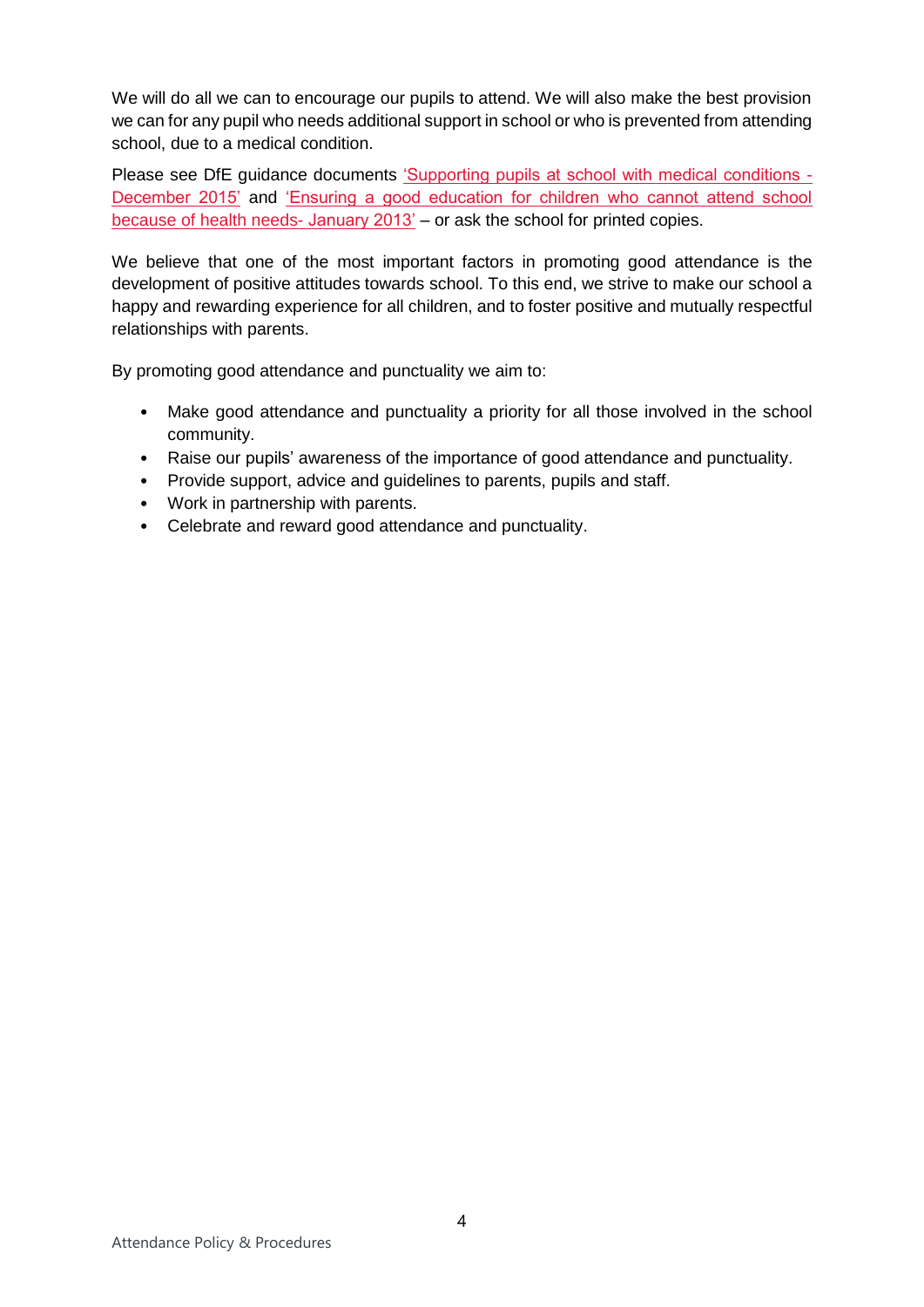#### **Effects of non-attendance**

The table below indicates how what might seem like just a few days absence can result in children missing a significant number of lessons.

| Attendance during<br>school year | Days lost in a year | <b>Which</b><br>İS<br>approximately | Approximate<br>number of lessons<br>missed |
|----------------------------------|---------------------|-------------------------------------|--------------------------------------------|
| 95%                              | 9.5 Days            | 2 Weeks                             | 50 Lessons                                 |
| 90%                              | 19 Days             | 4 Weeks                             | 100 Lessons                                |

## <span id="page-4-0"></span>**3. Safeguarding and Attendance**

Our school will monitor trends and patterns of absence for all pupils as a part of our standard procedures. However, we are aware that sudden or gradual changes in a pupil's attendance may indicate additional or more extreme safeguarding issues. In line with government guidance [Keeping Children Safe in Education](https://www.gov.uk/government/publications/keeping-children-safe-in-education--2) (2020 version, or as updated by the DfE) we will investigate and report any suspected safeguarding cases on to the relevant authorities. As part of our safeguarding duty and our standard procedures, we will inform the Local Authority and/or the Police of the details of any pupil who is absent from school when the school cannot establish their whereabouts and is concerned for the pupil's welfare. (Please see our Academies' Safeguarding Policy for more information.)

We consider that good attendance is 95% or above.

100% Exceptional attendance.

95 - 99% Good attendance.

90 - 94% Attendance level is cause for concern.

Less than 90% poor attendance and is classified by the Government as Persistent Absence.

We expect that all students will:

- attend school every day.
- attend school punctually.
- attend appropriately prepared for the day.
- discuss promptly with their class teacher or Head of Year any problems that may affect their school attendance.

We expect that all parents/carers will:

- ensure regular school attendance and be aware of their legal responsibilities.
- ensure that their child arrives at school punctually and prepared for the school day.
- ensure that they contact the school daily of absence or if known in advance, whenever their child is unable to attend school.
- contact school promptly whenever any problem occurs that may keep their child away from school.
- notify the school of any home circumstances that might affect the behaviour and learning of their child.
- notify school immediately of any changes to contact details.
- attend meetings at the school as requested.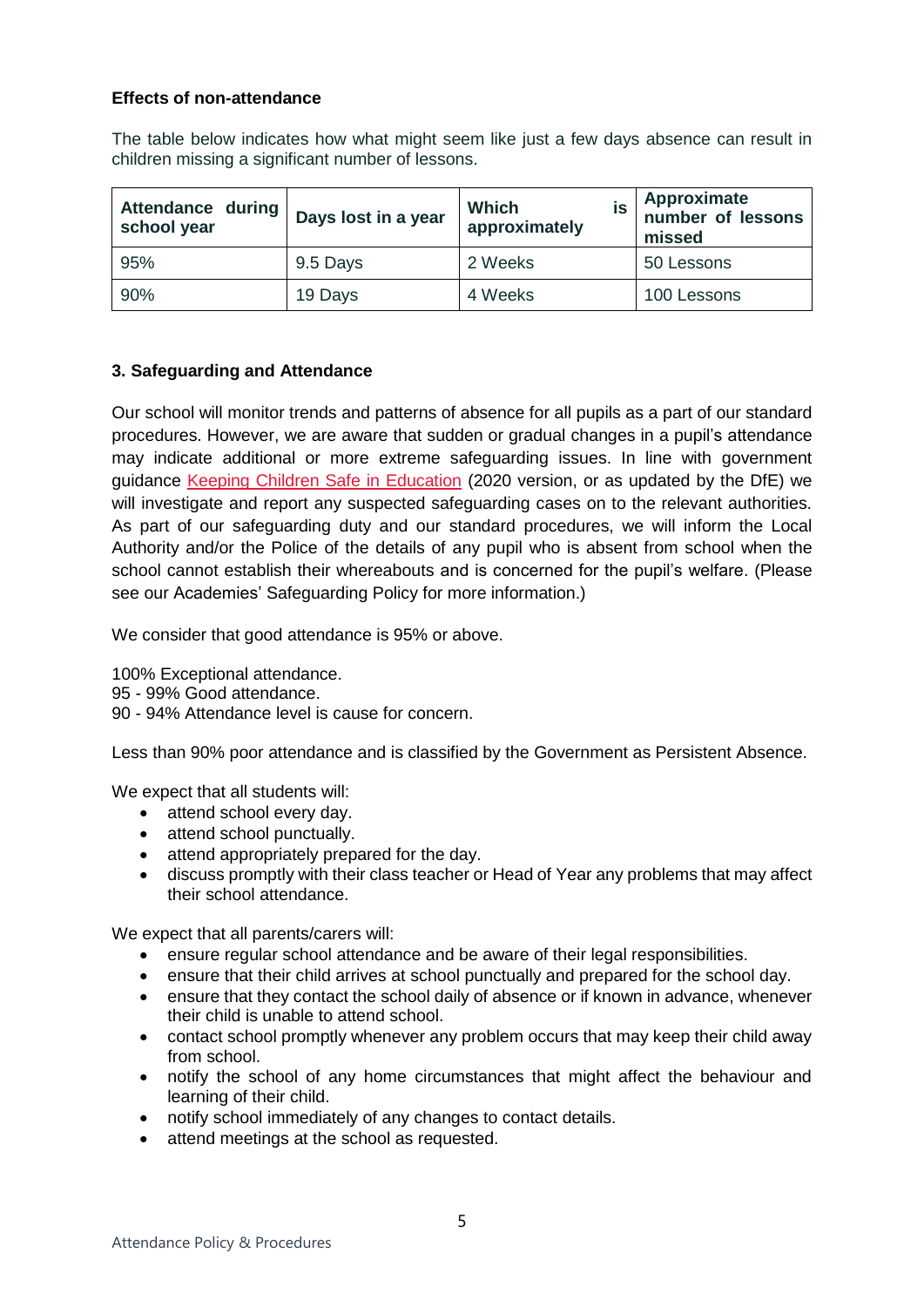• provide medical evidence for absence as requested (this may be in the form of a date stamped compliment slip confirming your visit, prescription or medicine bottle or hospital letter).

We expect that the school will:

- provide a welcoming atmosphere.
- provide a safe learning environment.
- provide a sympathetic response to any student's or parent's/carer's concerns.
- keep regular and accurate records of morning and afternoon attendance and punctuality and monitor each individual student's attendance and punctuality.
- contact parents/carers each day when a student fails to attend and where no message has been received to explain the absence.
- follow up all unexplained absences to obtain explanations from parents/carers. Although parents/carers may offer a reason, only the school can authorise the absence. In the case of long term or frequent absence due to medical conditions, verifications from a GP or other relevant body may be requested.
- encourage good attendance and punctuality through a system of reward and recognition.
- regularly inform parents/carers of the percentage attendance of all students.
- make initial inquiries regarding students who are not attending regularly.
- meet regularly with the Designated Safeguarding Lead and Head of Year to monitor and support school attendance and punctuality.
- refer irregular or unjustified patterns of attendance to the Local Authority.

### <span id="page-5-0"></span>**4. Legislation and Guidance**

This policy meets the requirements of the 2020 [school attendance guidance,](https://assets.publishing.service.gov.uk/government/uploads/system/uploads/attachment_data/file/907535/School_attendance_guidance_for_2020_to_2021_academic_year.pdf) from the Department for Education (DfE), and refers to the DfE's 2015 statutory guidance on [school](https://www.gov.uk/government/publications/parental-responsibility-measures-for-behaviour-and-attendance)  [attendance parental responsibility measures.](https://www.gov.uk/government/publications/parental-responsibility-measures-for-behaviour-and-attendance) These documents are drawn from legislation setting out the legal powers and duties that govern school attendance including:

- The Education Act 1996 (as amended).
- The Education (Pupil Registration) (England) Regulations 2006 (as amended in 2010, 2011, 2013 and 2016).
- The Education (Penalty Notices) (England) Regulations 2007 (as amended in 2012 and 2013).

The DfE's guidance on the [school census](https://www.gov.uk/government/publications/school-census-2017-to-2018-guide-for-schools-and-las) explains the persistent absence threshold.

#### <span id="page-5-1"></span>**Part 2 What the Law Says and Our School Procedures:**

#### <span id="page-5-2"></span>**1. Contents of Attendance Register**

The law makes it clear that schools must take the attendance register at the start of the first session of each school day and once during the second session. On each occasion the school must record whether each pupil is:

- Present
- Absent;
- Attending an approved educational activity; or,
- Unable to attend due to exceptional circumstances.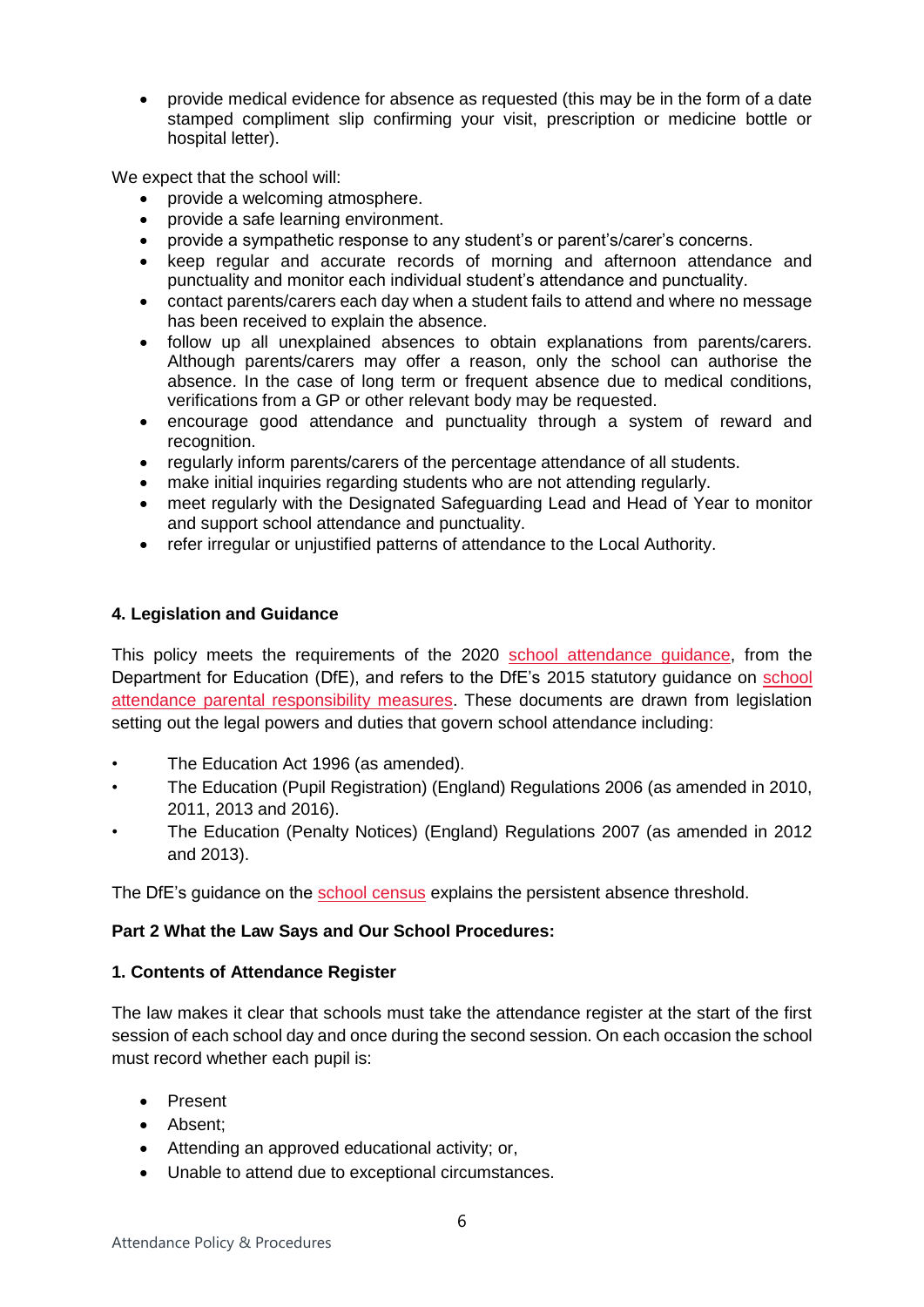## <span id="page-6-0"></span>**2. Present at School (and Lateness)**

Pupils are marked present if they are in school when the register is taken. If a pupil leaves the school premises after registration they are still counted as present for statistical purposes.

It is the duty of parents to ensure that children attend school on time. This encourages habits of good timekeeping and lessens any possible classroom disruption.

The Head of Year will meet with parents of those children who are frequently late arriving at school to investigate reasons and suggest solutions to enable more punctual attendance.

Our pupils must arrive by 08.30 Hrs on each school day.

Our morning register is taken at 08.30 Hrs and will be kept open until 09.00 Hrs.

Our afternoon register is taken at 13.45 Hrs and will be kept open until 14.05 Hrs.

A pupil who arrives late but before the register has closed will be marked as late (**L**) – which counts as present.

A pupil who arrives late **after** the registers close will be marked as absent. If the pupil is late arriving due to a valid reason such as an unavoidable medical appointment, the absence will be authorised. If the pupil is late for no good reason they will be marked with the **unauthorised** absence code 'Late after registers close' (**U**). See DfE Attendance Codes – Appendix One.

### <span id="page-6-1"></span>**Effects of Late Arrival at School**

When a child arrives late to school, they miss important events like teacher instructions and introductions. Children often also feel embarrassed at having to enter the classroom late.

The table below indicates how frequent lateness can add up to a considerable amount of learning being lost. This can seriously disadvantage children and disrupt the learning of others.

| <b>Minutes late per Day</b> | Equates to Days of Teaching<br><b>Lost in one Year</b> | Which means this number<br>of lessons missed |
|-----------------------------|--------------------------------------------------------|----------------------------------------------|
| 5 mins                      | 3 Days                                                 | 15 Lessons                                   |
| 10 mins                     | 6 Days                                                 | 30 Lessons                                   |
| 15 mins                     | 9 Days                                                 | 45 Lessons                                   |

#### <span id="page-6-2"></span>**3. Authorised Absence**

'Authorised absence' means that the school has either given approval in advance for a pupil of compulsory school age to be away from the school, or has accepted an explanation offered afterwards as justification for absence.

**The following information outlines the main circumstances where absence may be authorised by the school:**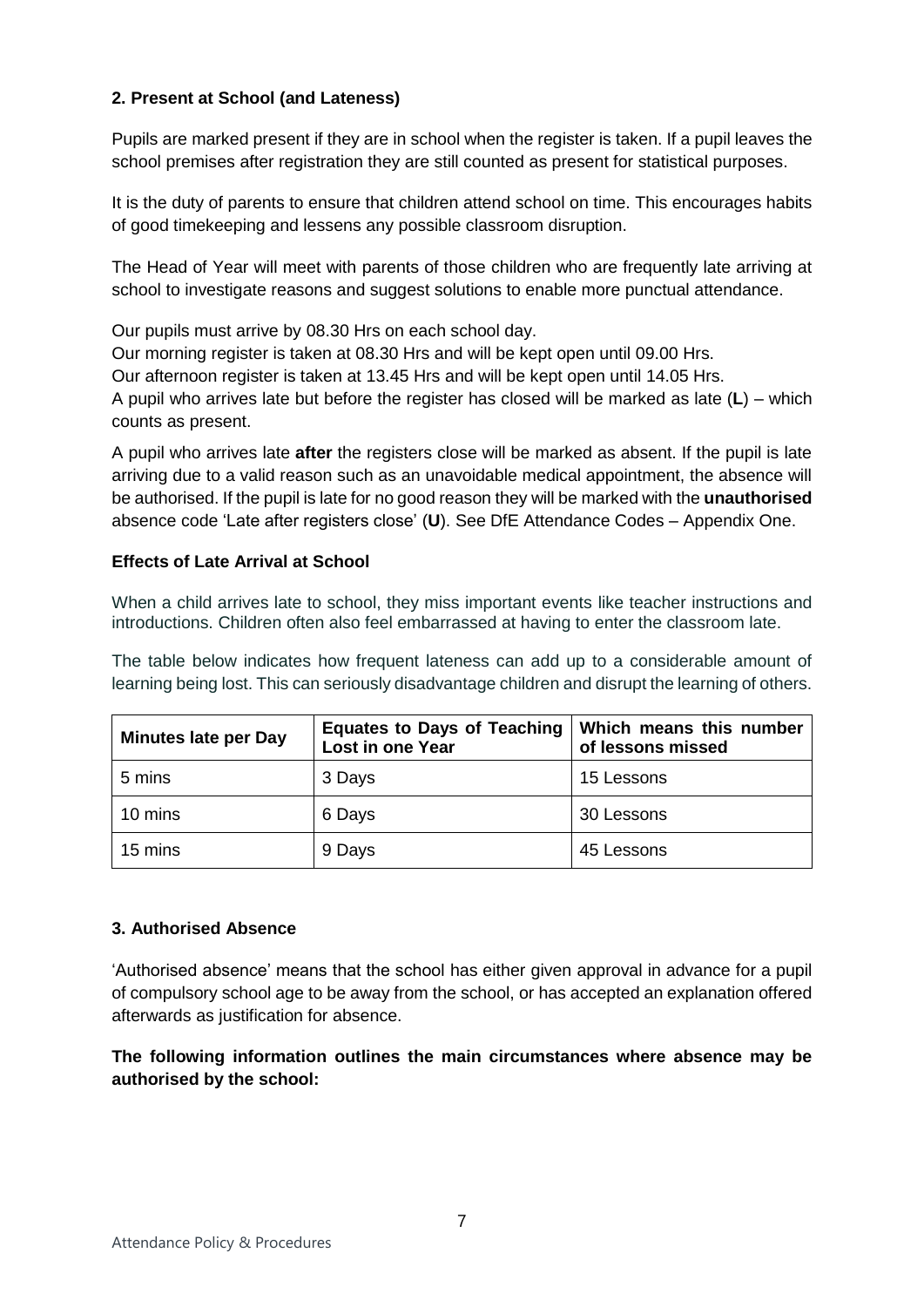### <span id="page-7-0"></span>**3.1 Illness**

In most cases, absences for illness which are reported by following the school's absence reporting procedures will be authorised. That is unless the school has a genuine concern about the authenticity of the illness.

The school follows the 2020 DfE School Attendance Guidance which states that if the authenticity of the illness is in doubt, the school may ask the parent to provide medical evidence, such as a prescription, appointment card, or other appropriate form of evidence. (See DfE 2020 School Attendance guidance document [https://assets.publishing.service.gov.uk/government/uploads/system/uploads/attachment\\_da](https://assets.publishing.service.gov.uk/government/uploads/system/uploads/attachment_data/file/907535/School_attendance_guidance_for_2020_to_2021_academic_year.pdf) ta/file/907535/School\_attendance\_quidance\_for\_2020\_to\_2021\_academic\_year.pdf

We will not ask for medical evidence unnecessarily. In some instances, the school may ask the parent to obtain a letter from a GP, or the school may seek parental permission to contact the pupil's GP directly.

If the school is not satisfied about the authenticity of the illness, the absence will be recorded as unauthorised.

Where a pupil has a high level and/or frequency of absence, the school may require medical evidence of some description in order to authorise any future medical absences. If this is the case, the school will make the parent/s aware of this expectation in advance.

The reporting of absence due to illness remains the responsibility of the parent. Absences due to illness which have **not** been reported to the school by the parent on the first day of absence may not be authorised.

We would not expect any Parent to send their student to the Academy if they were genuinely unwell.

However, keeping your child off school with minor ailments, such as a headache, sore throat or slight cold, is not acceptable.

If your child is going to be absent, please call the Attendance Officer on each day of absence; If a child is absent for more than one day, the parent should contact the school each day to provide an update on the child's condition, unless otherwise agreed by the school.

#### Telephone Number: 01935 446885

Email: [steve.mounsey@westfieldacademy.co.uk](mailto:steve.mounsey@westfieldacademy.co.uk)

On return to School a medical evidence is requested to support the reasons for absence. Examples of medical evidence is as follows;

| Dentist, Orthodontist         |  | or   Appointment card or medical letter.                                                                                 |
|-------------------------------|--|--------------------------------------------------------------------------------------------------------------------------|
| <b>Optician Appointments:</b> |  |                                                                                                                          |
| Doctor Appointment:           |  | Appointment card, prescription or medicine bottle/packet.                                                                |
| Hospital:                     |  | Medical letter or Discharge form (if admitted).                                                                          |
| Minor Illness:                |  | In the event of minor illness, $(D & V,$ Migraine), where the<br>medical profession are not engaged, a written note from |
|                               |  | home is requested.                                                                                                       |

#### **Mental Health and Wellbeing**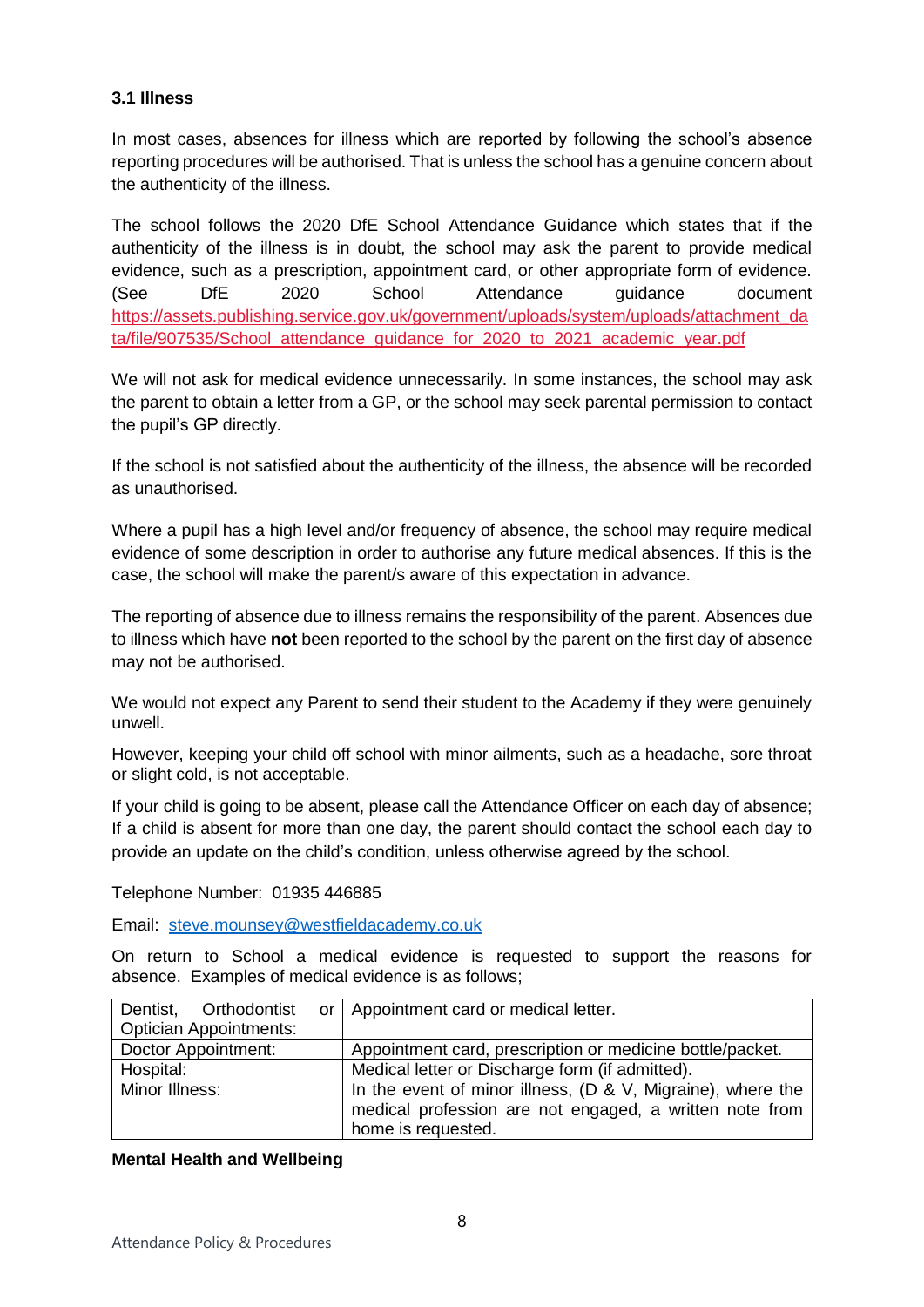Parents who have concerns about their child's mental wellbeing can contact our school's Designated Safeguarding Lead for further information on the support available. Information is also available on our website in the Safeguarding section.

Parents should also contact their GP or the NHS Helpline by phoning telephone number 111 for advice if they are concerned. In case of emergency parents should dial 999.

## **Pupils taken ill during the school day**

If a pupil needs to be sent home due to illness, this should be by agreement with an appropriately authorised member of school staff. In such circumstances, the pupil must be collected from the school office by a parent or another authorised adult, and signed out in the 'signing out' book. No pupil will be allowed to leave the school site without parental confirmation.

## <span id="page-8-0"></span>**3.2 Medical/Dental Appointments**

Parents should try to make appointments outside of school hours wherever possible. Where appointments during school time are unavoidable, the pupil should only be out of school for the minimum amount of time necessary for the appointment. It is not acceptable for a child to miss a whole day's schooling for an appointment, unless absolutely necessary, in which case the school will need an explanation as to why this is.

If a pupil must attend a medical appointment during the school day, they must be collected from the school office by the parent or another authorised adult, and signed out in the 'signing out' book. No pupil will be allowed to leave the school site without parental confirmation.

Advance notice is required for medical or dental appointments, unless it's an emergency appointment, and must be supported by providing the school with sight of, or a copy of, the appointment card or letter – only then will the absence be authorised.

## <span id="page-8-1"></span>**3.3 Religious Observance**

Our school acknowledges the multi-faith nature of the school community and recognises that on some occasions, religious festivals may fall outside of school holidays or weekends. In accordance with the law, the school will authorise one day's absence for a day exclusively set apart for religious observance by the religious body to which the parent belongs. Should any additional days be taken, these will be recorded in the register as unauthorised absence. If necessary, the school will seek advice from the parents' religious body, to confirm whether the day is set apart.

## <span id="page-8-2"></span>**3.4 Traveller Absence**

The school will authorise the absence of a Traveller pupil of no fixed abode who is unable to attend school because they are travelling with their parent who is engaged in a trade or business of such a nature as to require him to travel from place to place. This is subject to certain limits, depending on the child's age and number of sessions absent. The school will discuss cases individually with Traveller parents as necessary. Parents should let the school know of their plans as far in advance as possible. Authorised Traveller absence will be recorded appropriately in the register.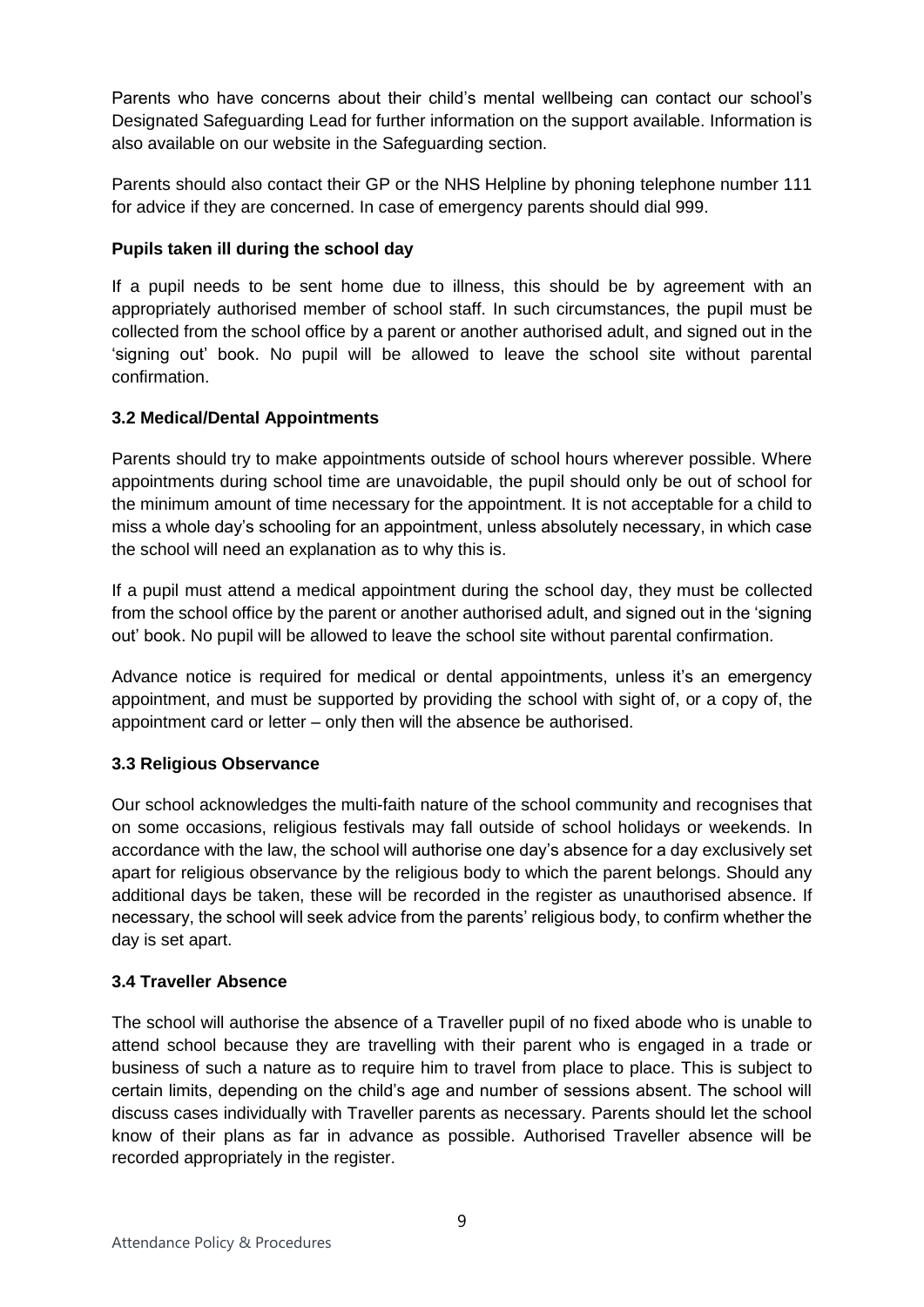To help ensure continuity of education for Traveller children, wherever possible, the child should attend school elsewhere when their family is travelling for occupational purposes. In which case the child will be dual registered at that school and this school, which is their 'main' school.

Children from Gypsy, Roma and Traveller communities whose families do not travel for occupational purposes are expected to register at school and attend as normal. They are subject to the same rules as other children in terms of the requirement to attend school regularly.

## <span id="page-9-0"></span>**3.5 Exclusions**

If the school decides to send a pupil home due to their behaviour, this will be recorded as an Exclusion. The school will follow the current [DfE's statutory guidance on exclusions.](https://www.gov.uk/government/publications/school-exclusion)

Any exclusion must be agreed by the headteacher.

The school will notify the parent of the exclusion. If the pupil is a Looked After Child, the school will notify the pupil's carer, social worker and Virtual School. In other instances, where a pupil is open to Children's Social Care for any reason, the school will also inform their allocated social worker.

<span id="page-9-1"></span>The pupil must be collected from the school office by the parent or another authorised adult, and signed out in the 'signing out' book. No pupil will be allowed to leave the school site without parental confirmation.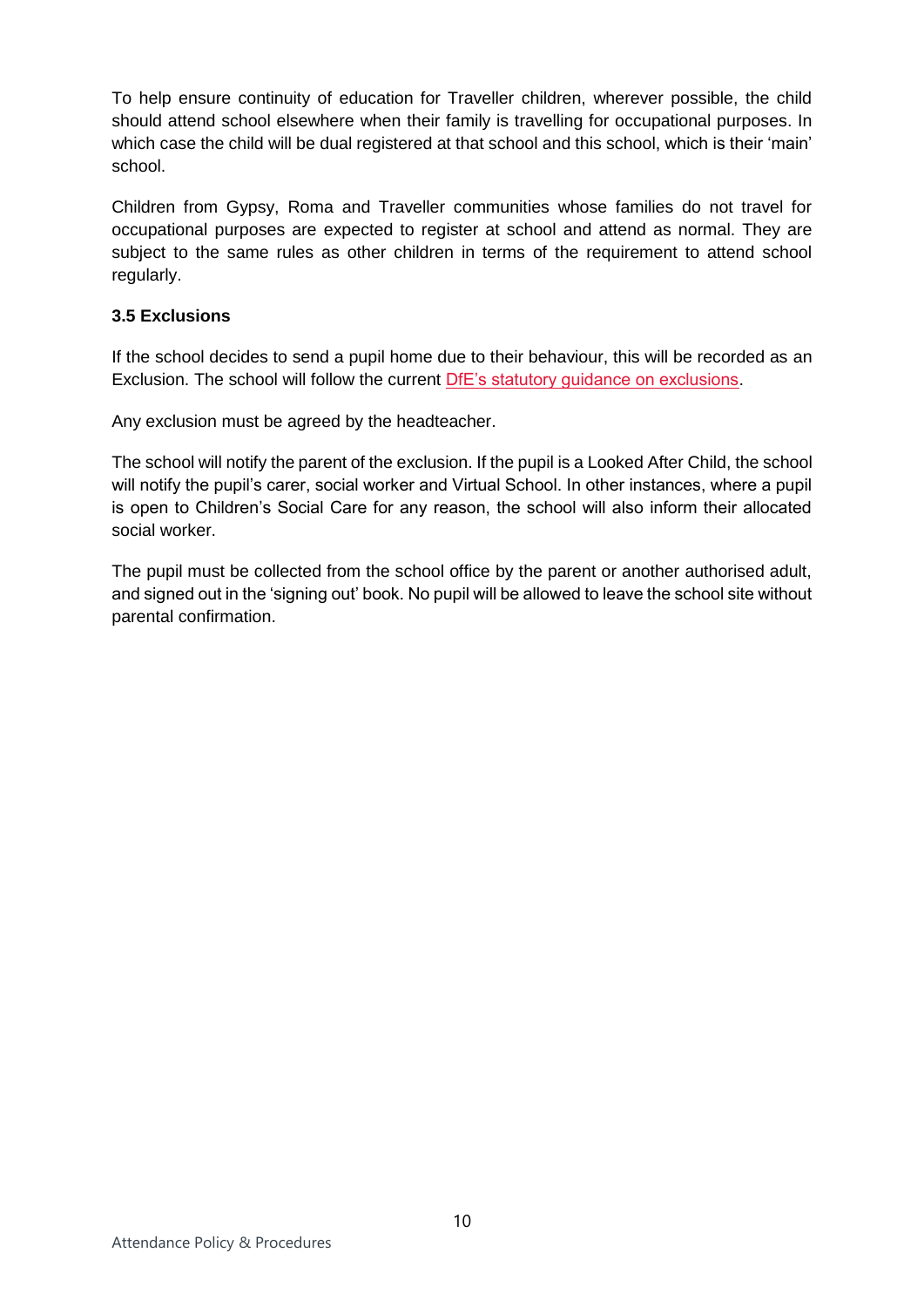## **4. First Day of Absence Response**

The Attendance Officer will input confirmed absences received by telephone or letter directly onto the database – these are either authorised or un-authorised absences.

The Attendance Officer will investigate all absences which have not been confirmed by telephoning parents/carers (first day contact), by text message or by letter.

Form Tutors must ensure that notes confirming absence are handed to the Attendance Officer and that letters requesting confirmation of absence are distributed immediately.

Persistent failure to provide confirmation of absence will be reported to the Head of Year. A regular coordinated review is also conducted of all students, specifically targeting persistent absentees, with the Designated Safeguarding Lead, Head of Year and Attendance Officer.

Parents are requested to ensure the Academy retains contact details for all contacts associated with their student. Each pupil should have at least 2 contacts. If the school is unable to contact any of the emergency numbers provided, and is concerned for the welfare of the pupil, we may request a Welfare Check from the police.

### <span id="page-10-0"></span>**5. Rewarding Good and Improved Attendance**

The Attendance Officer is instrumental in recognising and encouraging good attendance and punctuality. Pupils with 100% attendance or who make a genuine effort to improve their attendance will be praised by their Form Tutor and referred to the Head of Year and the SLT member with responsibility for attendance for formal congratulations.

Good attendance is acknowledged and rewarded in many ways, including the following: House certificates and prizes are given in reward assemblies, 6 times a year for 100% attendance or greatly improved attendance.

Medals and certificates are presented to students who attain 100% attendance each year or have made genuine efforts to improve their attendance in the end of school year assembly.

## <span id="page-10-1"></span>**6. Leave of Absence Requests – 'Exceptional Circumstances'**

## **The law does not grant parents the automatic right to take their child out of school during term time.**

Only exceptional circumstances warrant an authorised leave of absence. The school will consider each application individually, taking into account the specific facts and circumstances and relevant background context behind the request. The request must be made by the parent/carer with whom the child normally lives, and permission must be sought in advance. The school will not grant leave of absence unless there are exceptional circumstances. The school must be satisfied that there are exceptional circumstances, based on the individual facts and circumstances of the case; following consultation with other staff as required, including the Designated Safeguarding Lead. Where a leave of absence is granted, the school will determine the number of days the pupil can be away from school.

A leave of absence is granted entirely at the Headteacher's discretion.

Parents should complete a Leave of Absence Request form which is available from the school. The request should be submitted as soon as it is anticipated; and wherever possible, at least **four weeks** before the absence. **Although such absence may be unauthorised, it is better**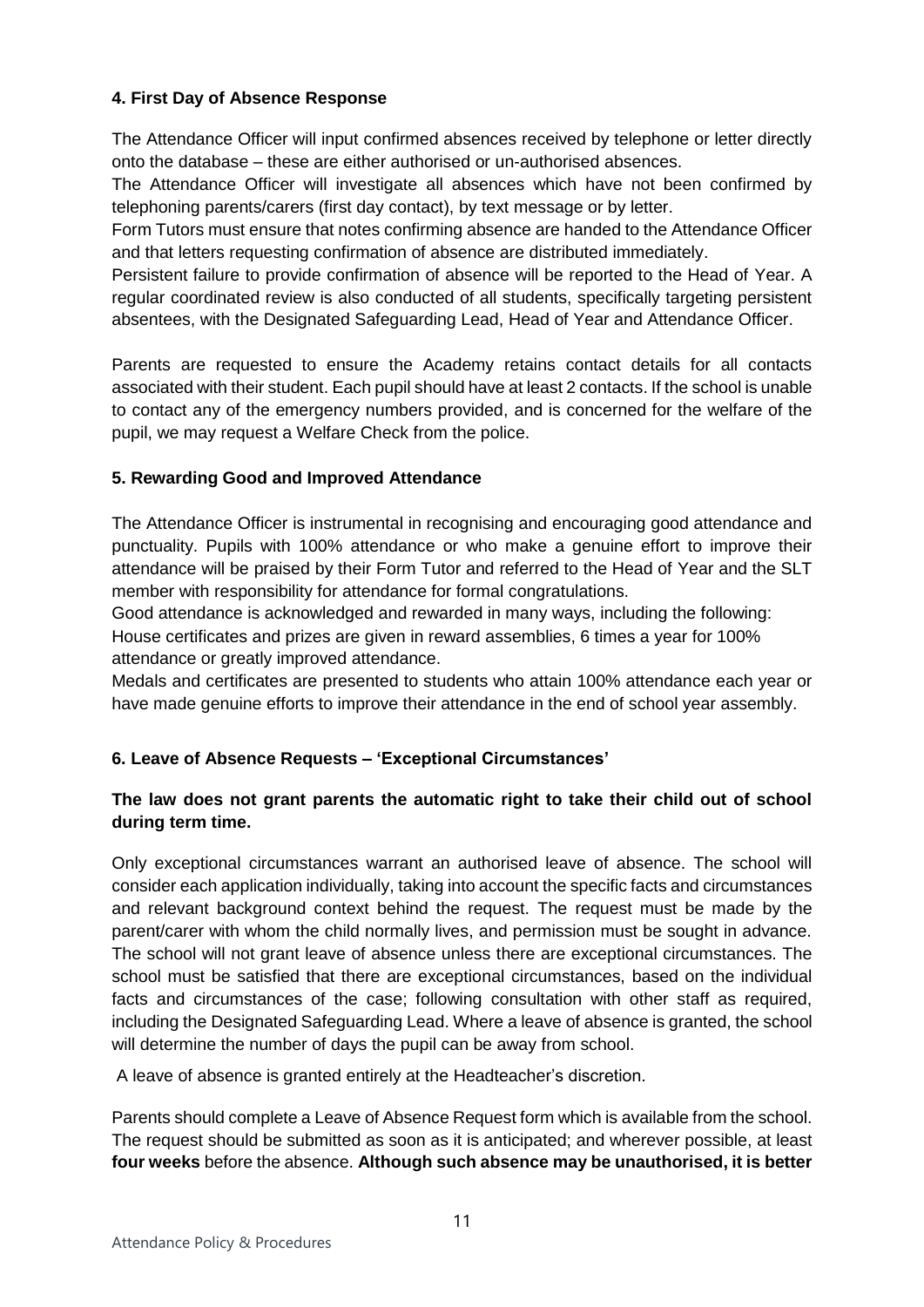**that we know your child is safe, rather than missing.** Please be aware that you may be required to provide us with additional evidence in order to support your request. If we have any concerns about possible safeguarding risks such as risk of FGM or Forced Marriage we will follow the necessary protocols. (Please see our school's Safeguarding Policy for more information.)

## <span id="page-11-0"></span>**7. Unauthorised Absence**

Unauthorised absence is where a school is not satisfied with the reasons given for the absence.

Absence will be unauthorised if a pupil is absent from school without the permission of the school. Whilst parents can provide explanations for absences, it is the school's decision whether to authorise the absence or not.

Unauthorised absence includes:

- Absences which have never been properly explained.
- Pupils who arrive at school too late to get a mark.
- Shopping.
- Birthdays.
- Waiting at home for a washing machine to be mended, or a parcel to be delivered.
- Day trips.
- Long weekends and holidays in term time (unless very exceptional circumstances are agreed in writing, in advance by the school).
- In the case of term time leave if a pupil is kept away from school longer than was agreed, the additional absence is unauthorised.

Unauthorised absences may result in Legal Sanctions, usually Penalty Notices or Prosecutions.

## **Truancy**

Truancy is the act of deliberately staying away from school without good reason or permission / absence from classroom, onsite – all truancy is unauthorised absence.

The Head of Year will:

- Inform parents/carers of the dates and times of truancy.
- Place the student on an Attendance Report Card to monitor attendance in lessons and at break/lunch.
- Issue a school detention, with a letter generated and sent home. In persistent cases of truancy, this will result in a period of time in the Referral room.
- Specific cases of post-registration truancy will also be dealt with.
- Subject teachers and Attendance Officer will monitor lesson registers and identify any unexplained absences from specific lessons.
- The Attendance Officer will inform parents/carers, Head of Year and Form Tutor of concerns.
- School will contact Police, Children's Social Care and other agencies, as appropriate.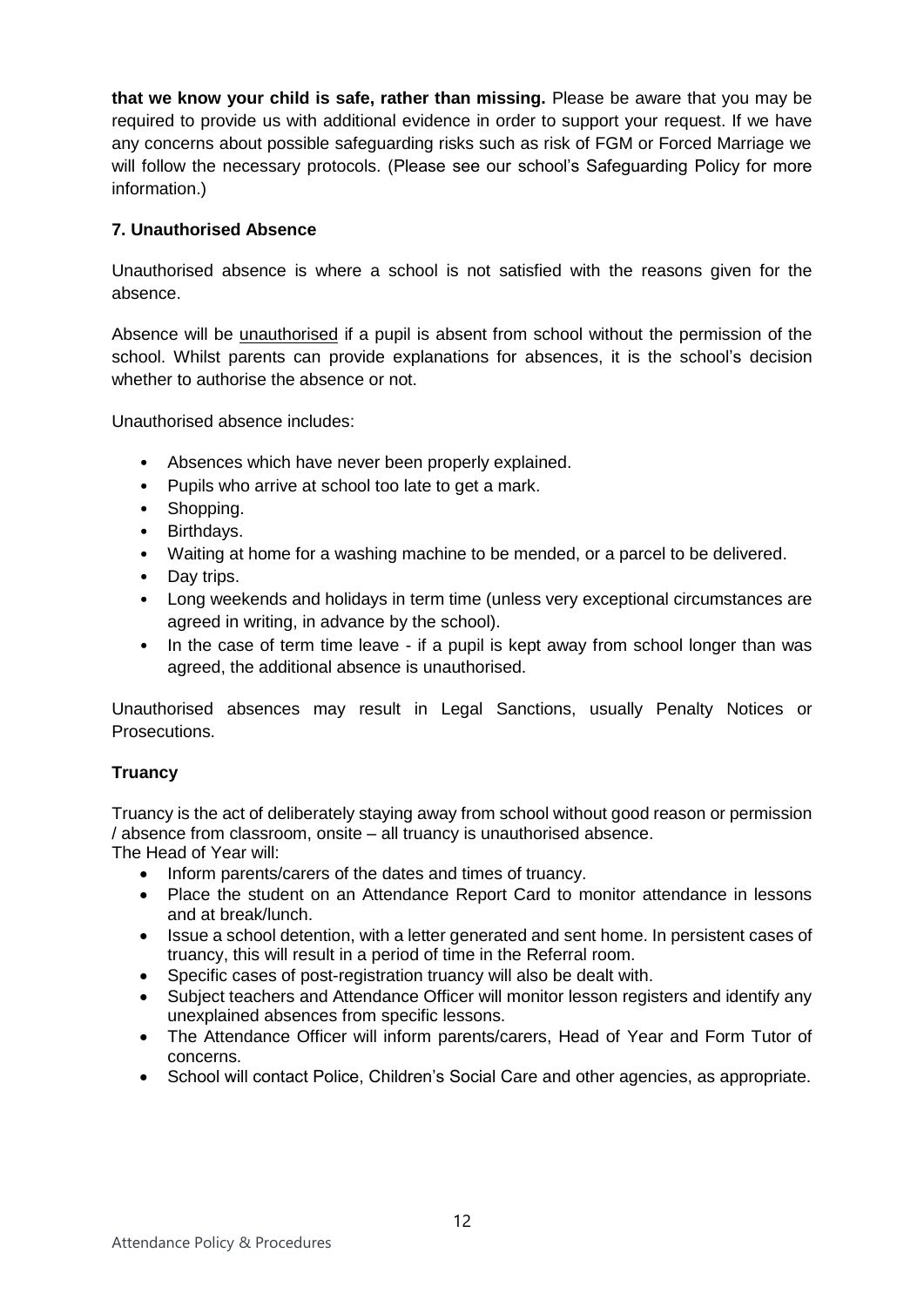## <span id="page-12-0"></span>**8. Approved Educational Activity (AEA)**

When pupils are attending educational activities off the school site that have been approved by the school, the register will be marked to show this is the case. (See DfE 2020 School Attendance guidance.)

If a pupil is attending an alternative education provider such as another school, or Pupil Referral Unit, for part or all of their education, our school will make arrangements for the pupil to be dual registered at the other setting and mark our registers accordingly.

If a pupil is attending an alternative education provider, which is not a school or Pupil Referral Unit, for part or all of their education, we will mark the sessions which the pupil attends the alternative setting as code B (off-site educational activity). The school expects the alternative provider (AP) to notify us of any absences by individual pupils, to ensure we become aware of any attendance concerns as soon as possible and take follow up action as necessary**.** Attendance updates will be provided on a weekly basis, or more frequently if agreed with the alternative setting.

Any attendance concerns will be followed up by us, in conjunction with the AP.

## <span id="page-12-1"></span>**9. Unable to attend due to exceptional circumstances (as set out in the law and DfE guidance)**

In accordance with DfE school attendance guidance, our school will record pupils as 'Unable to attend due to exceptional circumstances' in the following circumstances (such circumstances are not recorded as absences):

- Our school site, or part of it, is closed due to an unavoidable cause.
- A local or national emergency has resulted in widespread disruption to travel which has prevented the pupil from attending school.
- The pupil is in custody, but still on the school roll. (If the school has evidence that the pupil is attending educational activities we can record those sessions as 'present at approved educational activity'.)

## <span id="page-12-2"></span>**10. Support for Poor School Attendance (other than unauthorised term time leave)**

Sometimes pupils can be reluctant to attend school. We encourage parents and pupils to be open and honest with us about the reason for the pupil's absence. If a child is reluctant to attend, it is never better to cover up their absence or for a parent to give in to pressure to let the child stay at home. This can give the impression to the child that attendance does not matter and can make things worse. As a school, we need to understand the reasons why a pupil is reluctant to attend in order to be able to support pupils and parents in the best way.

When we have concerns about the attendance of a pupil, we will do our best to make the parent/s aware of the concerns about their child's attendance and give them the opportunity to address this. However, if parents do not make use of the support offered and improve their child's attendance to an acceptable level, this may result in legal sanctions. Parents may be asked to meet with the Attendance Officer, Head of Year or Designated Safeguarding Lead to discuss the matter. In some cases, this may result in a formal action plan being produced in the form of an Attendance Contract or support from the Education Safeguarding Service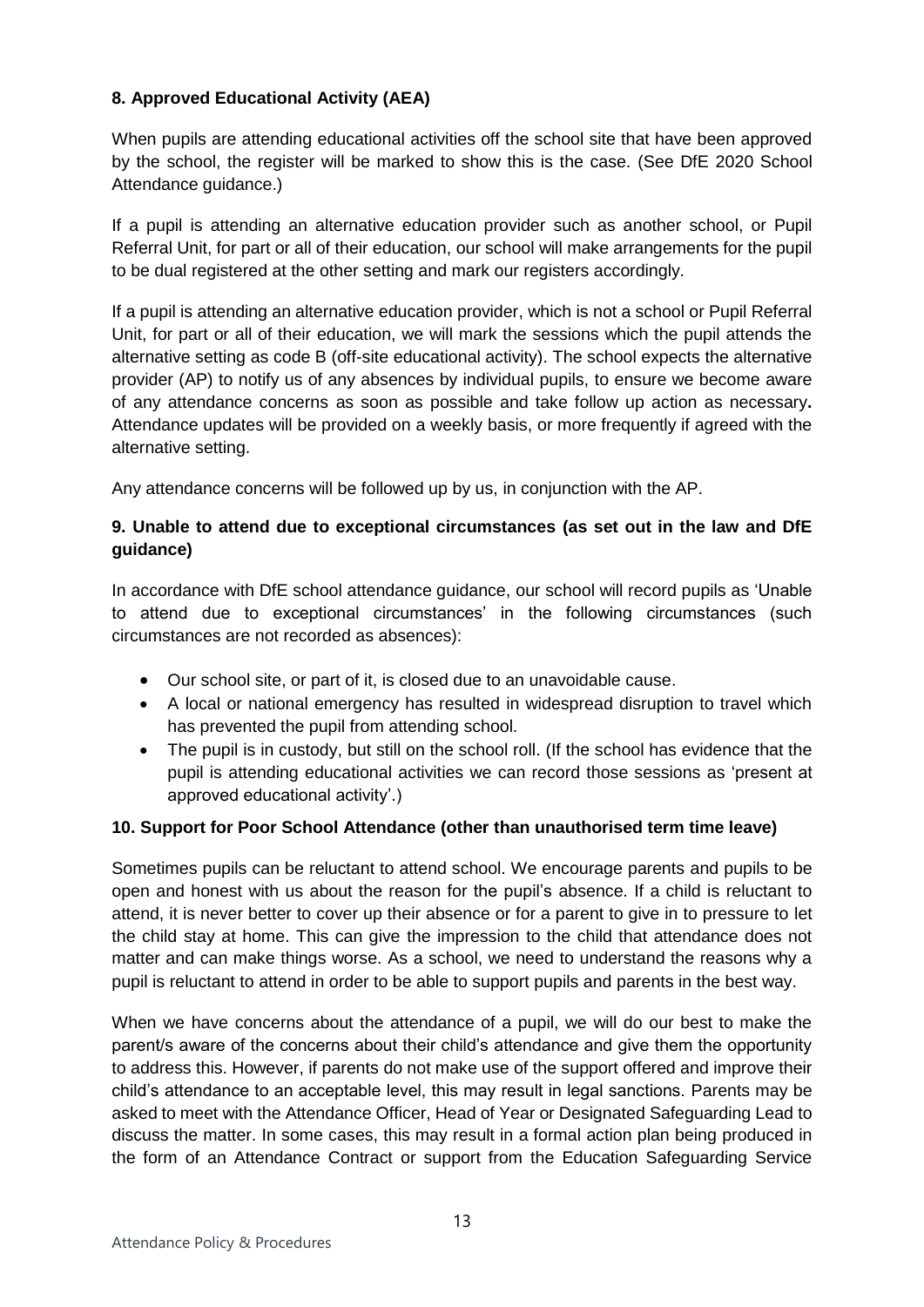accessed via Team Around the School.

If our school refers a case of poor school attendance to the Education Safeguarding Service for legal sanctions, we will complete an Early Help Assessment (EHA) and hold a Team Around the Family (TAF) meeting. This can be done in person or virtually. These meetings are designed to offer support to parents and pupils prior to referring to the Local Authority.

We will not usually request legal sanctions from the Local Authority in cases where poor attendance is symptomatic of complex family circumstances. In such circumstances our school will take a holistic approach to the issue, and involve other agencies as necessary. The exception to this will be where parents fail to accept or engage with support offered by the school and/or other agencies, or fail to implement the suggested changes.

If our school has safeguarding concerns about a pupil who is absent we will share information with other agencies as we deem necessary.

### <span id="page-13-0"></span>**11. Pupils on Part-time Timetables**

Pupils are entitled to a full-time education, suitable to their age, ability and aptitude, and any special educational needs or disabilities that they may have.

If, for any reason, our school is unable to provide a pupil with a full-time education due to the pupil's needs, we will work with the pupil, parent and other agencies where appropriate, to come to a mutually convenient arrangement. Any part-time timetables will be for the shortest amount of time possible, whilst arrangements are made to support the pupil's return to a fulltime timetable.

There is a statutory requirement to set work that can be done at home when students who are absent from school for approved reasons over a prolonged period of time, e.g. sustained illness or injury, fixed term exclusion etc. The Head of Year will liaise with admin staff to coordinate the collection of schoolwork and the frequency with which it is sent home or use Google Classroom.

The Head of Year will meet with the Designated Safeguarding Lead to discuss the reintegration of students who are returning to school after a sustained period of absence. It may be appropriate to offer one or more of the following strategies:

- An initial reduction in timetable.
- Permanent modified curriculum.
- Private study time for catch up work e.g. SEN withdrawal.
- Extra support in class.
- Increased pastoral support Form Tutor, Head of Year, School Nurse etc.
- Attendance Support Plan.

Individual subject teachers must also make provision for students returning to their class after extended periods of absence – providing peer support and catch up materials as appropriate.

#### <span id="page-13-1"></span>**12. Penalty Notices and Prosecutions**

Parents have a legal responsibility to ensure that their child attends school on a regular basis. It is a criminal offence under Section 444 of the Education Act 1996 to fail to secure regular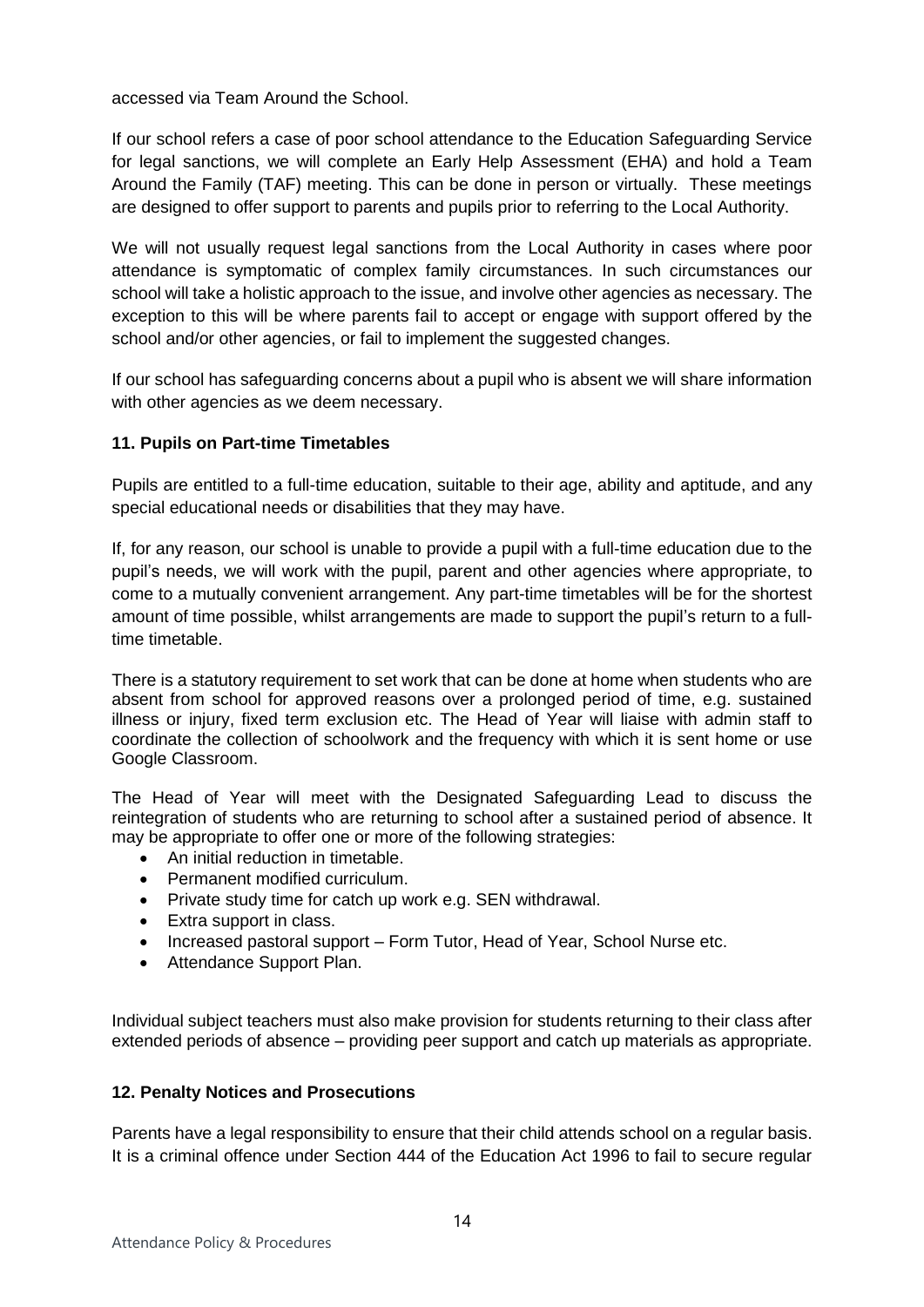attendance of a registered pupil at the school. This applies to both resident and non-resident parents who may both be subject to legal sanctions if their child fails to attend school regularly. It also applies to others who may not be the parent, but may have day to day care of the child.

Unauthorised absence from school can result in a number of different outcomes for parents and children. Each case is considered individually.

Under section 444 of the Education Act 1996, if a child of compulsory school age, who is a registered pupil at a school, fails to attend regularly at the school his/her parent(s) are guilty of an offence. Parents with more than one school aged child need to be aware that each child's irregular attendance is dealt with as a separate matter.

The school will refer cases of unauthorised absence that meet the threshold, currently 10 unauthorised sessions in 12 school week period, for a Penalty Notice to the Local Authority for legal action, unless there are reasonable grounds for not doing so. The outcome of a referral to the Local Authority may be a Penalty Notice or Prosecution.

Penalty Notices are intended as a sanction for low level offences and a tool to support improved school attendance. They are an alternative to prosecution, and may not be issued if prosecution is considered to be a more appropriate response to a pupil's irregular attendance.

A pupil's unauthorised absence from school could result in one of the following:

- 1. A Penalty Notice. The penalty is £60 payable within 21 days, rising to £120 if paid between 22 and 28 days. (Failure to pay will result in prosecution.)
- 2. Prosecution.

Prosecution could lead to fines up to £2500 and /or 3 months imprisonment. For further information please see DfE's statutory guidance o[n School attendance parental responsibility](https://www.gov.uk/government/publications/parental-responsibility-measures-for-behaviour-and-attendance)  [measures](https://www.gov.uk/government/publications/parental-responsibility-measures-for-behaviour-and-attendance) and Somerset County Council's Penalty Notice Code of Conduct, available [here.](http://wwwold.somerset.gov.uk/EasySiteWeb/GatewayLink.aspx?alId=69246) Penalty Notices and prosecution proceedings are issued to each parent with responsibility for the child and are issued for each child with irregular attendance. For example, in the case of Penalty Notices, if two siblings had irregular school attendance, and there were two parents with responsibility for the children, four Penalty Notices would be issued. Penalty Notices cannot be paid in instalments.

## <span id="page-14-0"></span>**13. Children Missing Education (CME)**

Our school will add and delete pupils from roll in line with the law. The school will follow Somerset Child Missing Education process and make CME referral as appropriate. Please see policy [here](http://www.somerset.gov.uk/EasySiteWeb/GatewayLink.aspx?alId=125707)

All schools have a duty to inform the local authority of any student who is going to be deleted from the admission register, who fails to attend school regularly, or has been absent for a period of 10 school days or more. This duty does not apply when a student's name is removed from the admission register at standard transition points – when the student has completed the final year of education normally provided by that school – unless the local authority requests that such returns are to be made.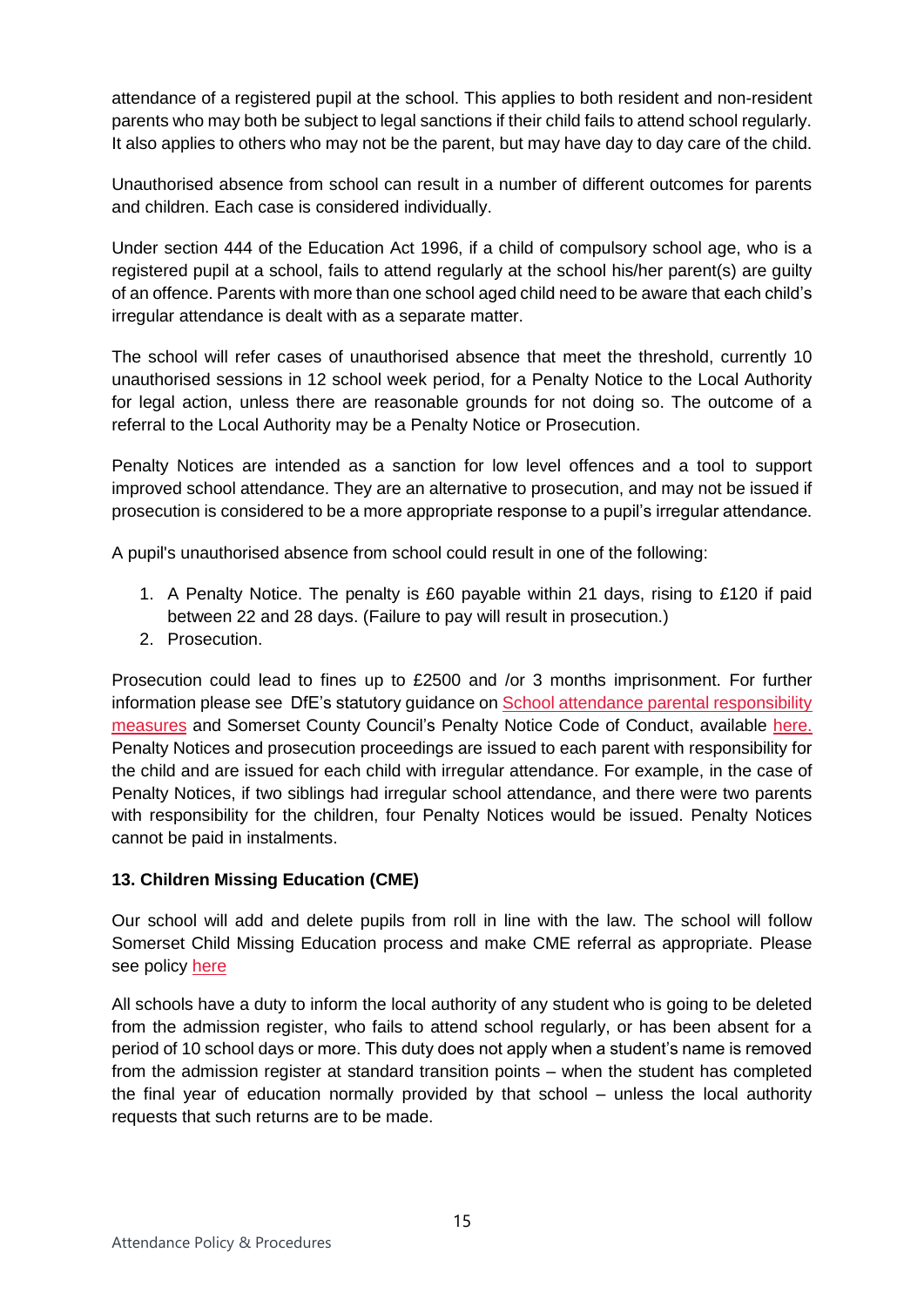If a looked after child or a child subjected to a Child Protection plan goes missing, Westfield Academy will refer them to the Multi Agency Safeguarding Hub (MASH) within 48 hours. A referral to the MASH should also be considered for any child being withdrawn from school with the intent to be electively home educated where there are safeguarding concerns.

## <span id="page-15-0"></span>**14. Following up Unexplained Absences**

Where no contact has been made with the school the school will contact parents by text, email, telephone or letter to try and establish the reason for a child's absence. When we establish the reason for the absence, we will mark it as authorised or unauthorised depending on the reason for the absence. If we are unable to establish the reason for absence within 5 school days, we will mark the absence as unauthorised, using the **O** code. If we are concerned about a pupil's absence and are unable to contact the parent/s, we may contact the pupil's emergency contacts and/or other professionals or contacts of the family who we reasonably expect may be able to advise us of the pupil's whereabouts.

## <span id="page-15-1"></span>**15. Reporting to Parents**

Westfield Academy operates an "Xpressions," App, available on any platform. Once the parent has registered and downloaded the App live attendance data can be viewed. Reports are also delivered in this forum.

Attendance data is regularly available through School Reports and Parent evenings. Parents can also contact the Attendance Officer directly to check on attendance.

Where a child's attendance drops for whatever reason, our school will write to the parents to highlight this, unless there is a good reason not to.

## <span id="page-15-2"></span>**16. Recording Information on Attendance and Reasons for Absence**

The Attendance Officer will record whether all absences are authorised or unauthorised, and will categorise the reason onto the SIMS system with the appropriate coding. Details of the absence or medical appointment will be recorded, including who passed the information and any timings.

#### <span id="page-15-3"></span>**17. Roles and Responsibilities**

#### **See appendix 2**

## <span id="page-15-4"></span>**18. Policy Monitoring Arrangements**

This policy will be reviewed annually by the Designated Safeguarding Lead, or more frequently if there are changes to legislation and guidance. At every review, the policy will be shared with the governing body.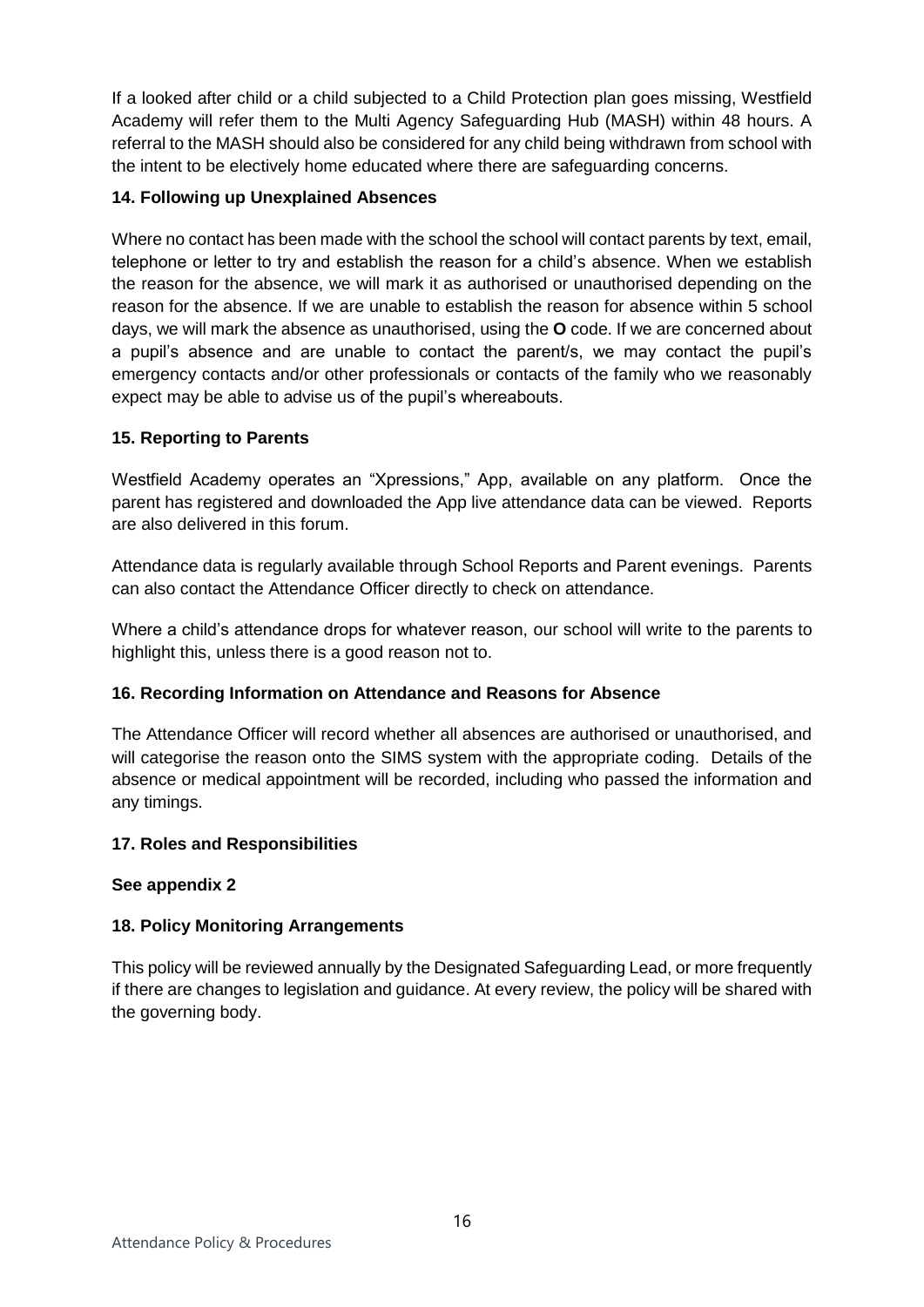### **Guidance Documents:**

Supporting pupils at school with medical conditions (DfE December 2015)

[https://www.gov.uk/government/publications/supporting-pupils-at-school-with-medical](https://www.gov.uk/government/publications/supporting-pupils-at-school-with-medical-conditions--3)[conditions--3](https://www.gov.uk/government/publications/supporting-pupils-at-school-with-medical-conditions--3)

\_\_\_\_\_\_\_\_\_\_\_\_\_\_\_\_\_\_\_\_\_\_\_\_\_\_\_\_\_\_\_\_\_\_\_\_\_\_\_\_\_\_\_\_\_\_\_\_\_\_\_\_\_\_\_\_\_\_\_\_\_\_\_\_\_\_\_\_\_\_\_\_

Education for children with health needs who cannot attend school (DfE January 2013)

[https://www.gov.uk/government/publications/education-for-children-with-health-needs-who](https://www.gov.uk/government/publications/education-for-children-with-health-needs-who-cannot-attend-school)[cannot-attend-school](https://www.gov.uk/government/publications/education-for-children-with-health-needs-who-cannot-attend-school)

Keeping children safe in education (DfE September 2019)

<https://www.gov.uk/government/publications/keeping-children-safe-in-education--2>

School Attendance (DfE September 2019)

<https://www.gov.uk/government/publications/school-attendance>

School attendance parental responsibility measures (DfE January 2015)

[https://www.gov.uk/government/publications/parental-responsibility-measures-for-behaviour](https://www.gov.uk/government/publications/parental-responsibility-measures-for-behaviour-and-attendance)[and-attendance](https://www.gov.uk/government/publications/parental-responsibility-measures-for-behaviour-and-attendance)

School census 2017 to 2018 (DfE May 2018)

[https://www.gov.uk/government/publications/school-census-2017-to-2018-guide-for-schools](https://www.gov.uk/government/publications/school-census-2017-to-2018-guide-for-schools-and-las)[and-las](https://www.gov.uk/government/publications/school-census-2017-to-2018-guide-for-schools-and-las)

School Exclusion (DfE September 2017)

<https://www.gov.uk/government/publications/school-exclusion>

Home to school travel and transport guidance (DfE July 2014)

<https://www.gov.uk/government/publications/home-to-school-travel-and-transport-guidance>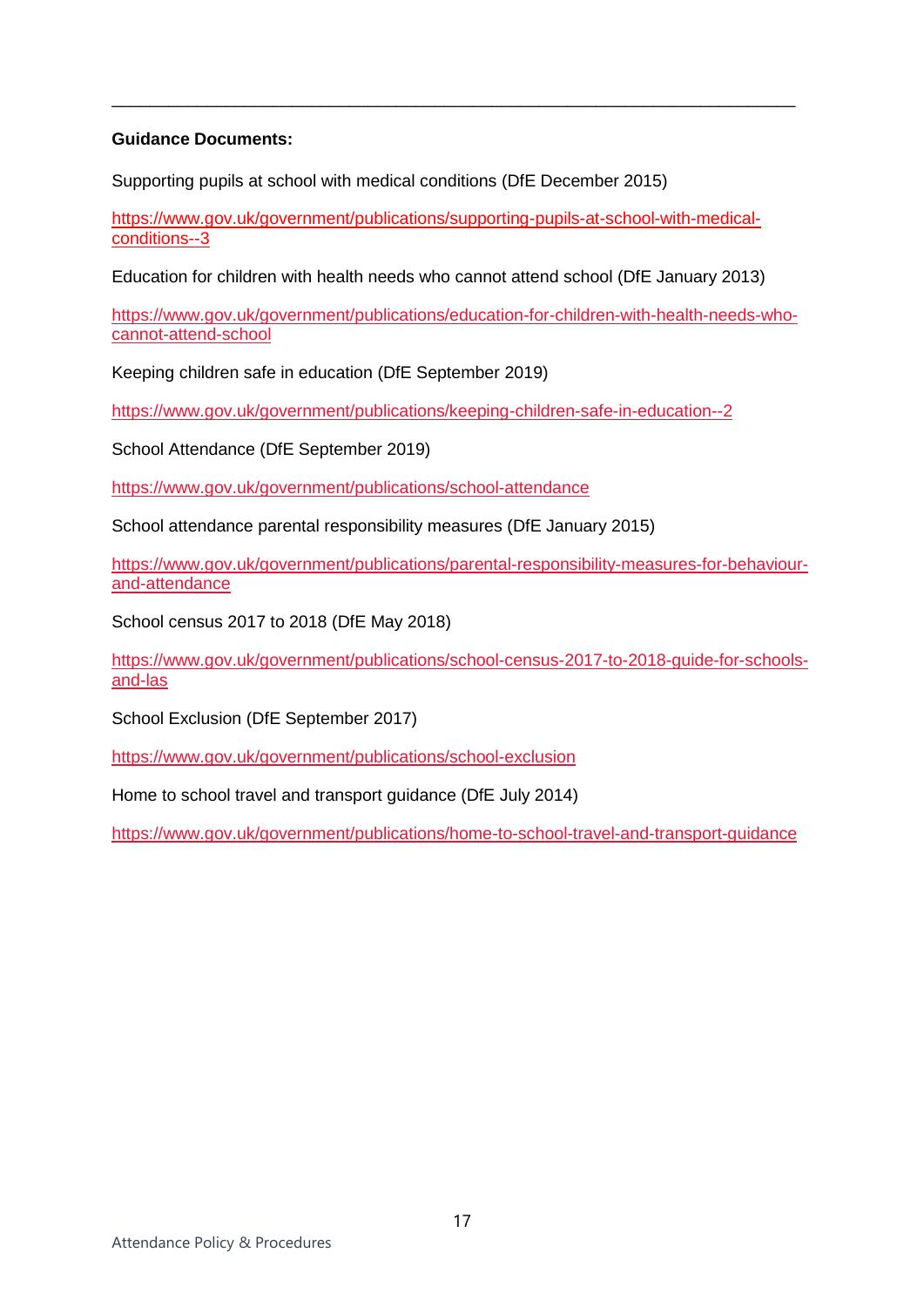## **Appendix 1 – Department for Education (DfE) Attendance Codes**

| <b>CODE</b> | <b>DESCRIPTION</b>                                                                         | <b>MEANING</b>                                   |
|-------------|--------------------------------------------------------------------------------------------|--------------------------------------------------|
|             | Present (AM)                                                                               | Present                                          |
| A           | Present (PM)                                                                               | Present                                          |
| В           | Educated off site (NOT Dual registration)                                                  | <b>Approved Education Activity</b>               |
| $\mathbf C$ | Other Authorised Circumstances (not covered<br>by<br>another appropriate code/description) | Authorised absence                               |
| D           | Dual registration (i.e. present at another school or PRU)                                  | Not<br>counted<br>possible<br>in.<br>attendances |
| Е           | Excluded (no alternative provision made)                                                   | Authorised absence                               |
| G           | Family holiday (NOT agreed or days in excess of<br>agreement)                              | Unauthorised absence                             |
| н           | Family holiday (agreed)                                                                    | Authorised absence                               |
|             | Illness (NOT medical or dental etc. appointments)                                          | Authorised absence                               |
| J           | Interview                                                                                  | <b>Approved Education Activity</b>               |
| Κ           | In school, not in regular class                                                            | Present                                          |
| L           | Late (before registers closed)                                                             | Present                                          |
| M           | Medical/Dental appointments                                                                | Authorised absence                               |
| N           | No reason yet provided for absence                                                         | Unauthorised absence                             |
| O           | Other unauthorised absence (not covered by other<br>codes or descriptions)                 | Unauthorised absence                             |
| P           | Approved sporting activity                                                                 | <b>Approved Education Activity</b>               |
| R           | Day set aside exclusively for religious observance                                         | Authorised absence                               |
| S           | Study leave                                                                                | Authorised absence                               |
| Τ           | <b>Traveller absence</b>                                                                   | Authorised absence                               |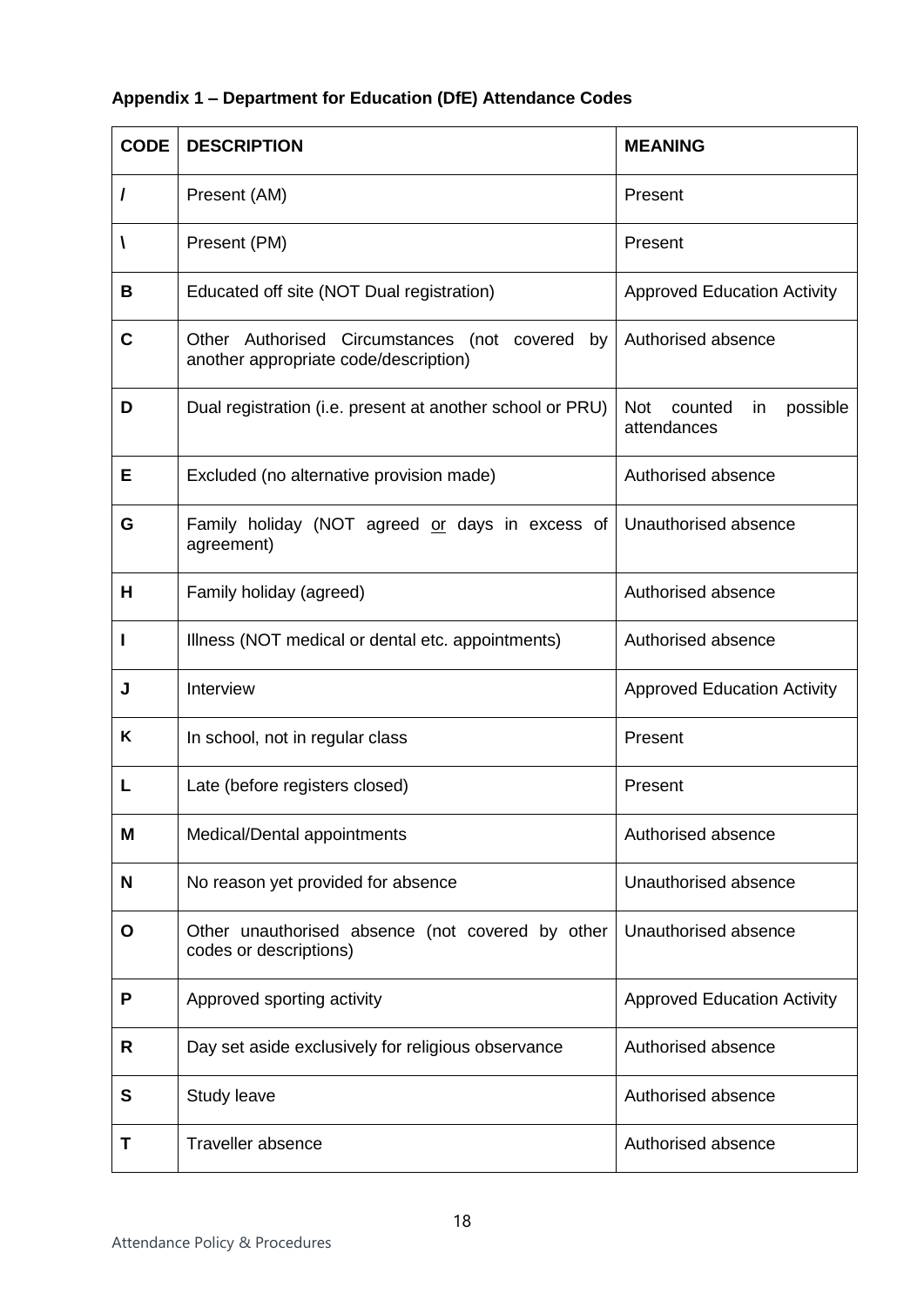| <b>CODE</b> | <b>DESCRIPTION</b>                                                                                                                                                                                                                                                                                                                                                                                                                      | <b>MEANING</b>                                          |  |  |
|-------------|-----------------------------------------------------------------------------------------------------------------------------------------------------------------------------------------------------------------------------------------------------------------------------------------------------------------------------------------------------------------------------------------------------------------------------------------|---------------------------------------------------------|--|--|
| U           | Late and arrived after the registers closed                                                                                                                                                                                                                                                                                                                                                                                             | Unauthorised absence                                    |  |  |
| $\mathbf v$ | Educational visit or trip                                                                                                                                                                                                                                                                                                                                                                                                               | <b>Approved Education Activity</b>                      |  |  |
| W           | Work experience (not work based training)                                                                                                                                                                                                                                                                                                                                                                                               | <b>Approved Education Activity</b>                      |  |  |
| X           | Un-timetabled sessions for non-compulsory school age<br>pupils                                                                                                                                                                                                                                                                                                                                                                          | Not<br>counted<br>possible<br>in.<br>attendances        |  |  |
| Y           | Where the school site, or part of it, is closed due to<br>unavoidable cause; or the transport provided by the<br>school or local authority for pupils (who do not live with<br>walking distance) is not available; or where a local or<br>national emergency has resulted in widespread<br>disruption to travel which has prevented the pupil from<br>attending school; or a pupil is detained in custody for less<br>than four months. | <b>Not</b><br>possible<br>counted<br>in<br>attendances  |  |  |
| Z           | Pupil not yet on roll                                                                                                                                                                                                                                                                                                                                                                                                                   | <b>Not</b><br>counted<br>possible<br>in<br>attendances  |  |  |
| #           | School closed to all pupils                                                                                                                                                                                                                                                                                                                                                                                                             | <b>Not</b><br>counted<br>possible<br>in.<br>attendances |  |  |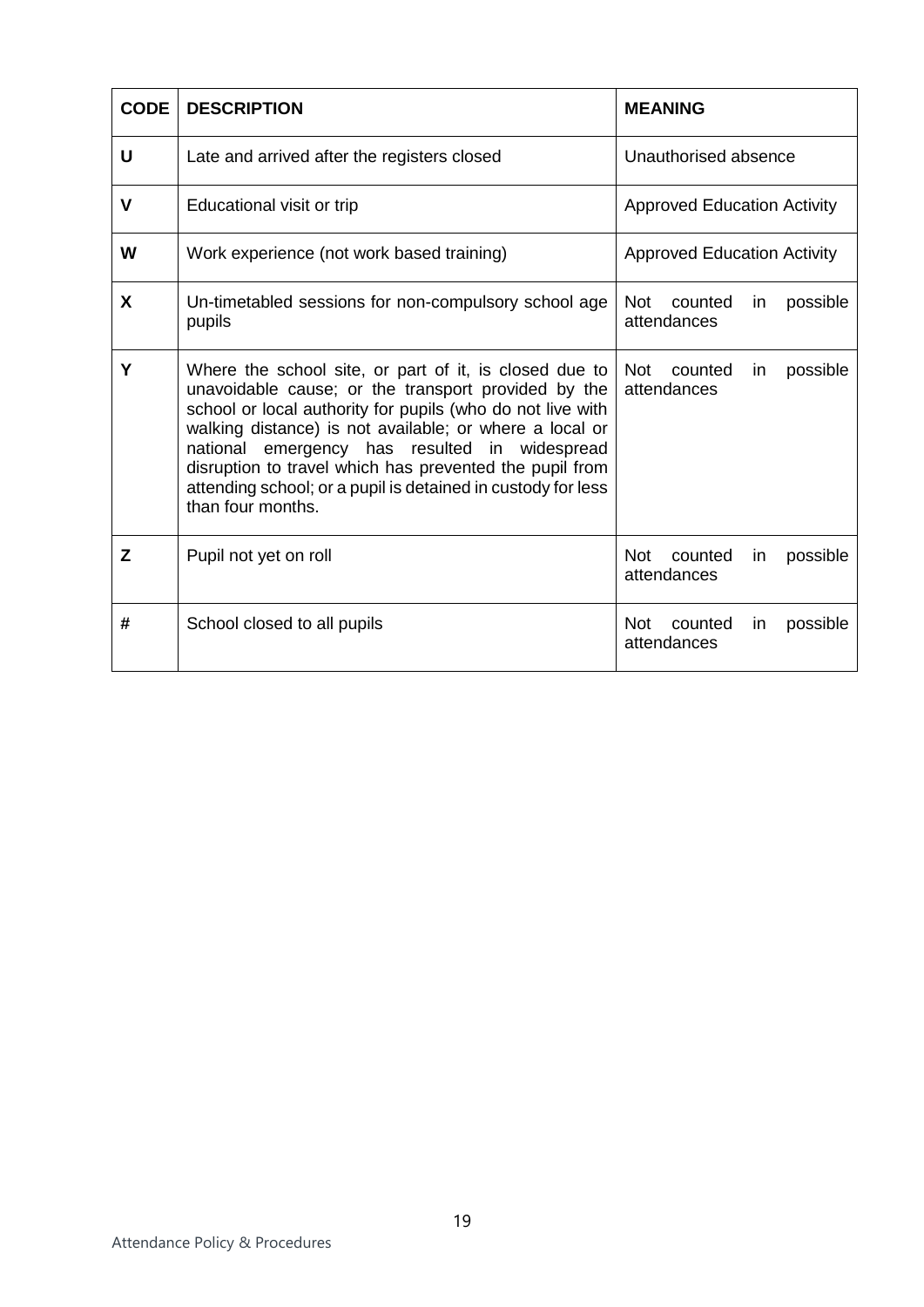## **Appendix 2 – Roles and Responsibilities**

### **The Governing Board**

This policy is monitored by the Governors' Student Matters Sub-Committee by using the following evidence:

- Report from the Designated Safeguarding Lead focussing on analysis of attendance data.
- Report from the Designated Safeguarding Lead on partnerships with the Local Authority.

The governing board is responsible for monitoring attendance figures for the whole school on a regular basis. It also holds the headteacher to account for the implementation of this policy.

Link Governor :

#### **The Headteacher**

The Headteacher is responsible for ensuring this policy is implemented consistently across the school, and for monitoring school-level absence data and reporting it to governors. He will also support other staff in monitoring the attendance of individual pupils where necessary.

#### **Designated Safeguarding Lead (DSL) with responsibility for Attendance**

The DSL will monitor levels of attendance in line with the policy. She will meet regularly with the attendance officer to interrogate the data in relation to persistent absentees, attendance levels of vulnerable groups i.e. Children looked after, children subject to a child protection plan, children working with a social worker and children missing from education. Where required, she will attend a TAF meeting to support a pupil with their attendance and where required refer to the Education Safeguarding Service via the Team around the school.

#### **Attendance Officer**

The Attendance Officer:

- Monitors attendance data at the school and individual pupil level.
- Reports concerns about attendance to the Headteacher and Designated Safeguarding Lead (with responsibility for Attendance) as appropriate.
- Arranges calls and meetings with parents to discuss attendance issues.
- Co-ordinates requests for Term-time Leave of Absence (this includes liaison with the DSL and Safeguarding Team) and advises the headteacher as requested.

#### **Class Teachers/Form Tutors**

It is the Subject Teacher's/Form Tutor's legal responsibility to maintain an accurate register according to the agreed procedures. It is essential that the instructions are followed exactly and the teacher liaises with the Attendance Officer to address any concerns that arise:

- Log onto Sims. Registration and open the class list.
- Register must be taken within the first 10 minutes of each session.
- Ensure that students are silent while register is taken and students respond appropriately when name is called out.